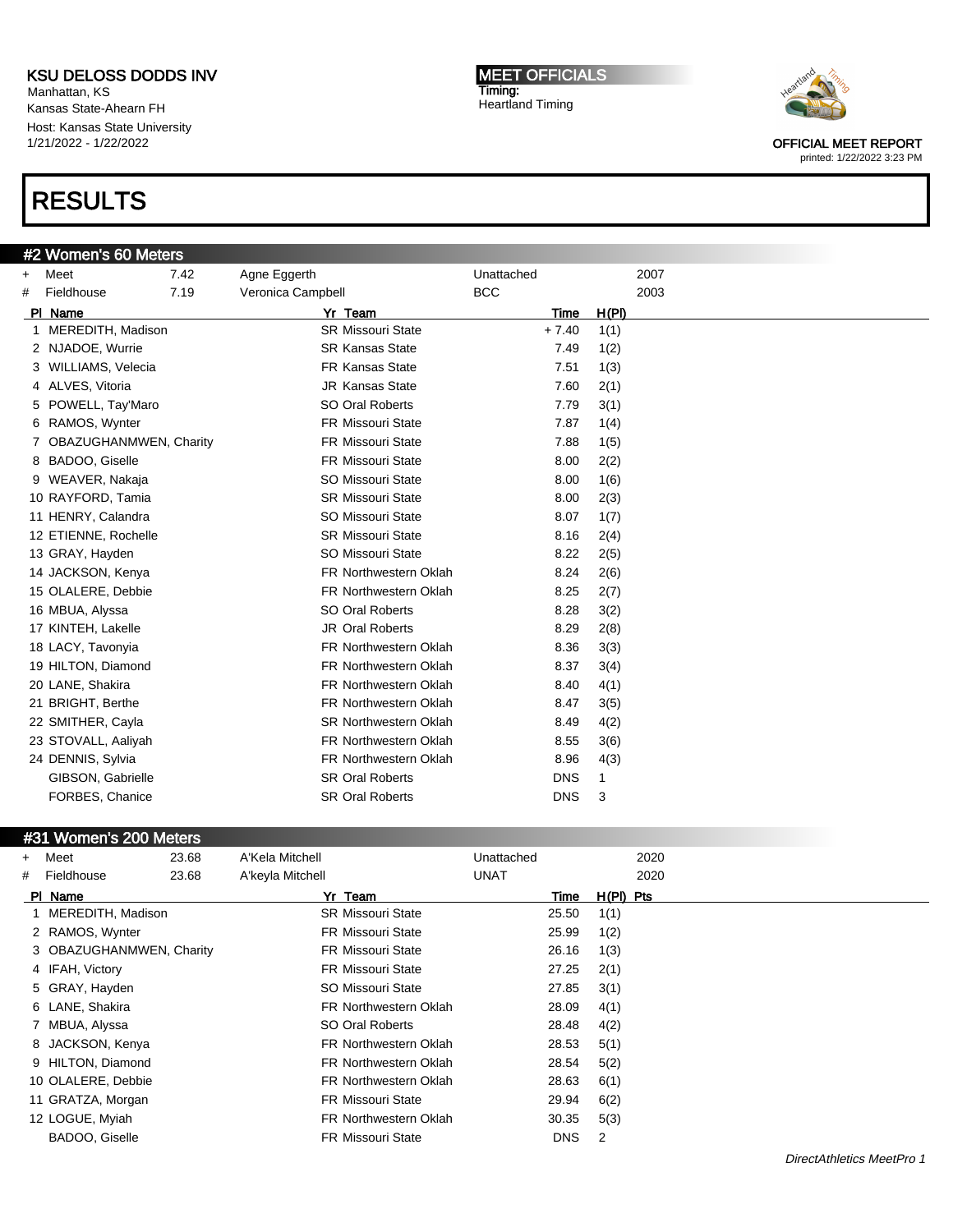Manhattan, KS Kansas State-Ahearn FH Host: Kansas State University 1/21/2022 - 1/22/2022

# RESULTS

MEET OFFICIALS Timing: Heartland Timing



OFFICIAL MEET REPORT

printed: 1/22/2022 3:23 PM

|         | #31 Women's 200 Meters (cont'd) |                        |            |           |
|---------|---------------------------------|------------------------|------------|-----------|
| PI Name |                                 | Yr<br>Team             | Time       | H(PI) Pts |
|         | IHASZ, Mackenzie                | SO Missouri State      | <b>DNS</b> |           |
|         | FORBES, Chanice                 | <b>SR Oral Roberts</b> | <b>DNS</b> | - 3       |
|         | <b>VICTORIOUS, Nikki</b>        | SO Oral Roberts        | <b>DNS</b> | -4        |
|         | DENNIS, Sylvia                  | FR Northwestern Oklah  | DNS.       | -6        |

#### #39 Women's 300 Meters

| + Meet                 | 40.36 | Alonso & Guion-Firmin        | KSU & Tulsa | 12/10/2021 |
|------------------------|-------|------------------------------|-------------|------------|
| PI Name                |       | Yr Team                      | Time        | H(PI) Pts  |
| 1 WRAY, Shalysa        |       | SO Kansas State              | $+38.21$    | 1(1)       |
| 2 MULDROW, O'Shayla    |       | SO Missouri State            | 44.64       | 1(2)       |
| 3 LACEY, Rachel        |       | SO Missouri State            | 44.89       | 1(3)       |
| 4 HALSTEAD, Meghan     |       | <b>FR Missouri State</b>     | 44.98       | 2(1)       |
| 5 WILSON, Gina         |       | <b>JR Northwestern Oklah</b> | 46.90       | 4(1)       |
| 6 LEYVA, Alexa         |       | SO Northwestern Oklah        | 47.25       | 3(1)       |
| 7 SWITZER, DaeLin      |       | <b>FR Missouri State</b>     | 48.73       | 2(2)       |
| 8 PARUSZEWSKI, Mallory |       | <b>FR Northwestern Oklah</b> | 54.49       | 3(2)       |
| KARNEY, Sophie         |       | SO Missouri State            | <b>DNS</b>  | 2          |
| <b>BRIGHT, Berthe</b>  |       | <b>FR Northwestern Oklah</b> | <b>DNS</b>  | 4          |

#### #4 Women's 400 Meters

|   | + Meet           | 53.17 | A'Keyla Mitchell         | Unattached  | 2020 |
|---|------------------|-------|--------------------------|-------------|------|
| # | Fieldhouse       | 53.17 | A'keyla Mitchell         | <b>UNAT</b> | 2020 |
|   | PI Name          |       | Yr Team                  | Time        |      |
|   | FERGUSON, Alex   |       | <b>JR Kansas State</b>   | 56.95       |      |
|   | 2 HEINZ, Macy    |       | <b>SR Kansas State</b>   | 58.48       |      |
|   | 3 IFAH, Victory  |       | <b>FR Missouri State</b> | 1:01.02     |      |
|   | IHASZ, Mackenzie |       | SO Missouri State        | <b>DNS</b>  |      |

### #6 Women's 600y

| $+$ | Meet                                     | 1:21.33 | Lesley Owusu |                              | Nebraska |         |       | 2001 |
|-----|------------------------------------------|---------|--------------|------------------------------|----------|---------|-------|------|
| #   | Fieldhouse                               | 1:19.31 | Suziann Reed |                              | UT       |         |       | 1999 |
|     | PI Name                                  |         |              | Yr Team                      |          | Time    | H(PI) |      |
|     | JOHNSON, O'shalia<br>1:25.92 (1:25.92)   |         |              | SO Kansas State              |          | 1:25.92 | 1(1)  |      |
|     | 2 MAZZEI, Adrena<br>1:26.03 (1:26.03)    |         |              | <b>SR Oral Roberts</b>       |          | 1:26.03 | 1(2)  |      |
|     | 3 BURTON, Sydney<br>1:26.48 (1:26.48)    |         |              | <b>FR Kansas State</b>       |          | 1:26.48 | 1(3)  |      |
|     | 4 BELL, Ladasheray<br>1:37.61 (1:37.61)  |         |              | JR Northwestern Oklah        |          | 1:37.61 | 2(1)  |      |
|     | 5 SMITH, Emily<br>1:38.40 (1:38.40)      |         |              | <b>FR Northwestern Oklah</b> |          | 1:38.40 | 2(2)  |      |
|     | 6 BERRYMAN, Brianna<br>1:49.66 (1:49.66) |         |              | <b>FR Northwestern Oklah</b> |          | 1:49.66 | 2(3)  |      |
|     | WILSON, Alyssa<br>2:01.63 (2:01.63)      |         |              | <b>FR Northwestern Oklah</b> |          | 2:01.63 | 3(1)  |      |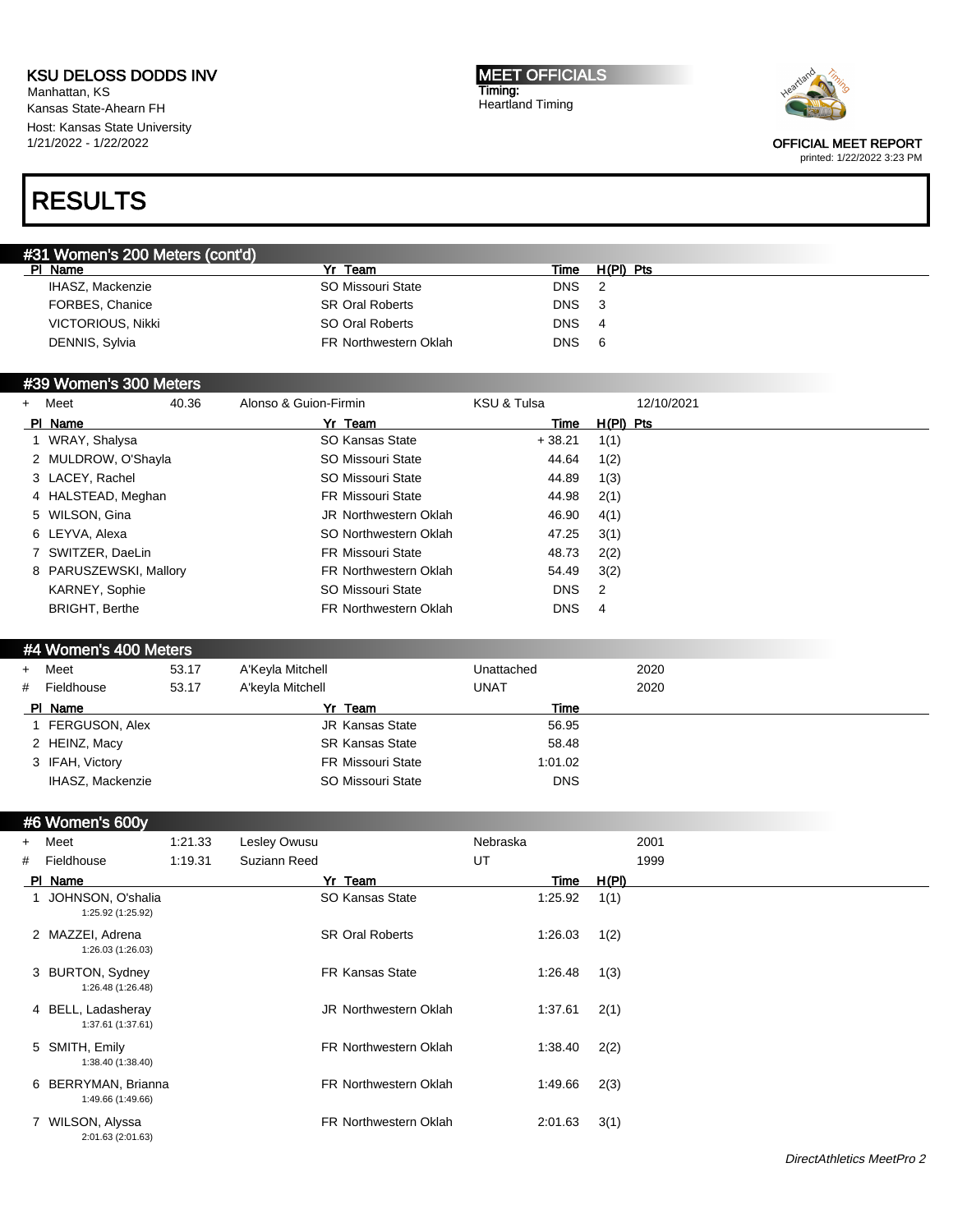Manhattan, KS Kansas State-Ahearn FH Host: Kansas State University 1/21/2022 - 1/22/2022

MEET OFFICIALS Timing: Heartland Timing



OFFICIAL MEET REPORT printed: 1/22/2022 3:23 PM

# RESULTS

| #6 Women's 600y (cont'd)                |                        |            |                            |
|-----------------------------------------|------------------------|------------|----------------------------|
| PI Name                                 | Yr Team                | Time       | H(PI)                      |
| 8 BROWN, Emilie<br>2:05.46 (2:05.46)    | JR Northwestern Oklah  | 2:05.46    | 3(2)                       |
| 9 THOMPSON, Mariah<br>2:06.69 (2:06.69) | FR Northwestern Oklah  | 2:06.69    | 3(3)                       |
| LUNDSTROM, Megan                        | SO Oral Roberts        | <b>DNS</b> | - 1                        |
| GRANDERSON, Alexa                       | <b>SR Oral Roberts</b> | <b>DNS</b> | $\overline{\phantom{0}}^2$ |
|                                         |                        |            |                            |

### #33 Women's 800 Meters

| + Meet              | 2:08.60         | Sonia Gaskin           |                              | <b>KSU</b> |            | 2014 |  |
|---------------------|-----------------|------------------------|------------------------------|------------|------------|------|--|
| # Fieldhouse        | 2:08.77         | <b>Emily Diederich</b> |                              | <b>KSU</b> |            | 1998 |  |
| PI Name             |                 | Yr Team                |                              |            | Time       | Pts  |  |
| 1 KEMP, Delaney     |                 |                        | <b>FR Kansas State</b>       |            | 2:19.86    |      |  |
| 31.00 (31.00)       | 35.20 (1:06.10) | 35.70 (1:41.80)        | 36.00 (2:17.80)              |            |            |      |  |
| 2 COON, Jaeden      |                 |                        | <b>JR Northwestern Oklah</b> |            | 2:55.75    |      |  |
| 36.40 (36.40)       | 42.10 (1:18.50) | 46.20 (2:04.60)        | 49.10 (2:53.70)              |            |            |      |  |
| 3 DODDS, Jean       |                 |                        | <b>JR Northwestern Oklah</b> |            | 3:10.15    |      |  |
| 38.30 (38.30)       | 46.20 (1:24.40) | 52.10 (2:16.50)        | 52.00 (3:08.40)              |            |            |      |  |
| 4 FRANCIS, Savannah |                 |                        | SO Northwestern Oklah        |            | 3:16.74    |      |  |
| 39.90 (39.90)       | 49.20 (1:29.10) | 55.00 (2:24.10)        | 50.80 (3:14.90)              |            |            |      |  |
| 5 DAHN, Katelynn    |                 |                        | <b>FR Northwestern Oklah</b> |            | 3:20.61    |      |  |
| 39.90 (39.90)       | 49.40 (1:29.30) | 56.70 (2:25.90)        | 52.40 (3:18.30)              |            |            |      |  |
| BAKER, Erika        |                 |                        | SO Oral Roberts              |            | <b>DNS</b> |      |  |

#### #8 Women's 1000 Meters

| $+$ | Meet                                     | 2:47.41         | Kassidy Johnson      |                                             | KSU             |            | 2020 |
|-----|------------------------------------------|-----------------|----------------------|---------------------------------------------|-----------------|------------|------|
|     | # Fieldhouse                             | 2:46.50         | <b>Ashley Patten</b> |                                             | MU              |            | 2005 |
|     | PI Name                                  |                 |                      | Yr Team                                     |                 | Time       |      |
|     | 1 DAR, Edna<br>33.31 (33.31)             | 36.49 (1:09.79) | 36.70 (1:46.48)      | JR Missouri State<br>35.17 (2:21.65)        | 33.37 (2:55.02) | 2:55.02    |      |
|     | 2 MAZZEI, Adrena<br>32.94 (32.94)        | 36.59 (1:09.53) | 35.78 (1:45.31)      | <b>SR Oral Roberts</b><br>36.38 (2:21.69)   | 34.30 (2:55.99) | 2:56.60    |      |
|     | 3 WILLIAMS, Sierra<br>32.94 (32.94)      | 36.13 (1:09.07) | 35.80 (1:44.87)      | <b>FR Missouri State</b><br>36.52 (2:21.39) | 34.14 (2:55.53) | 2:57.35    |      |
|     | 4 LUNDSTROM, Megan<br>31.18 (31.18)      | 35.89 (1:07.07) | 36.94 (1:44.01)      | SO Oral Roberts<br>36.32 (2:20.33)          | 38.80 (2:59.13) | 3:00.39    |      |
|     | 5 ROLEWICZ, Ashley<br>33.38 (33.38)      | 36.57 (1:09.95) | 36.84 (1:46.79)      | <b>SR Missouri State</b><br>37.09 (2:23.88) | 38.11 (3:01.99) | 3:02.96    |      |
|     | 6 MCKOY, Claudrice<br>33.70 (33.70)      | 36.82 (1:10.51) | 38.09 (1:48.60)      | <b>FR Missouri State</b><br>39.21 (2:27.80) | 41.38 (3:09.18) | 3:09.18    |      |
|     | 7 HARRIS, Mary Margaret<br>34.73 (34.73) | 37.15 (1:11.88) | 41.15 (1:53.02)      | <b>FR Missouri State</b><br>43.66 (2:36.67) | 43.15 (3:19.82) | 3:19.82    |      |
|     | 8 BAKER, Victoria<br>36.87 (36.87)       | 41.83 (1:18.70) | 47.39 (2:06.08)      | SO Oral Roberts<br>48.50 (2:54.58)          | 1.62 (2:56.19)  | 3:45.60    |      |
|     | <b>GRANDERSON, Alexa</b>                 |                 |                      | <b>SR Oral Roberts</b>                      |                 | <b>DNS</b> |      |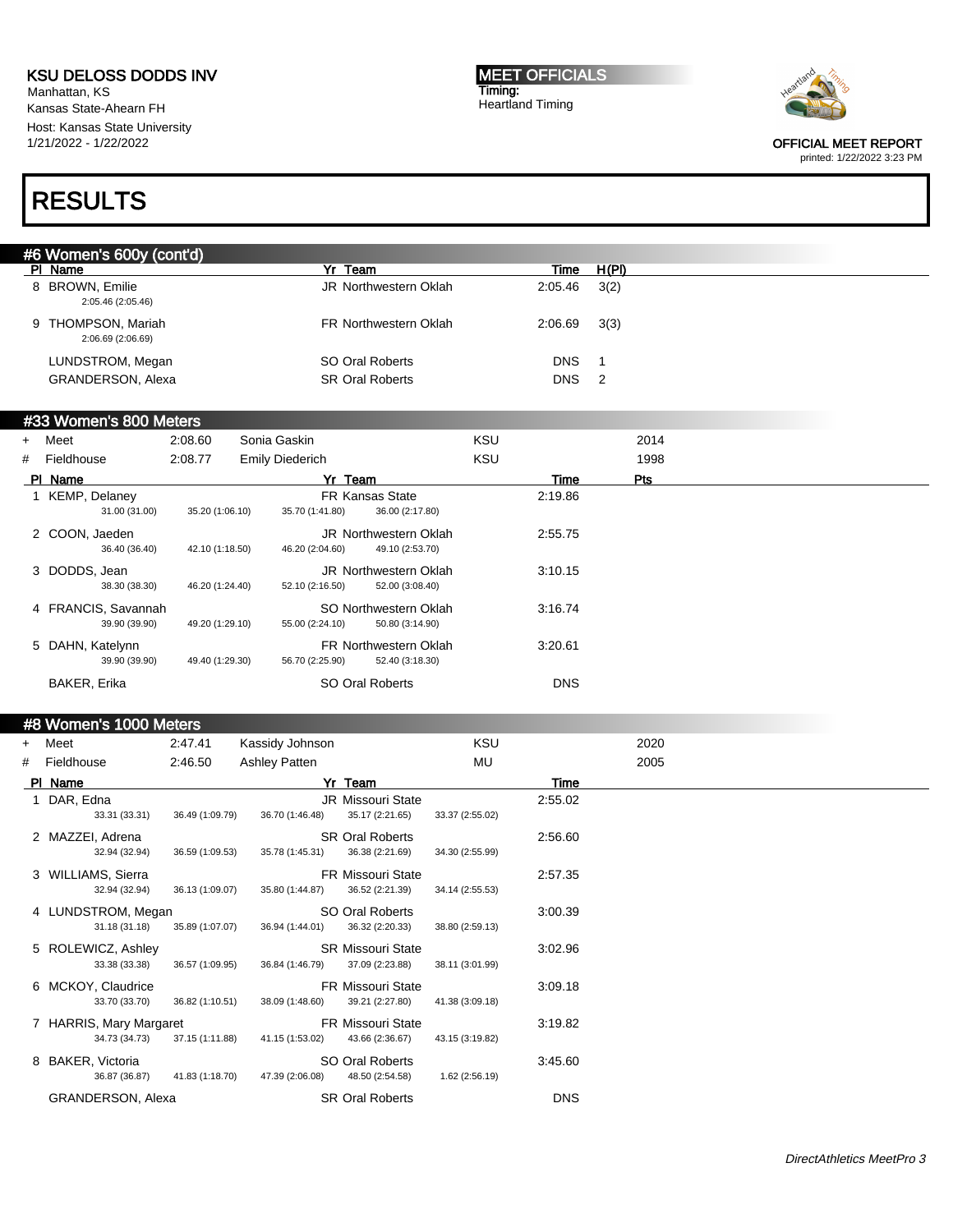Manhattan, KS Kansas State-Ahearn FH Host: Kansas State University 1/21/2022 - 1/22/2022

# RESULTS

MEET OFFICIALS Timing: Heartland Timing



OFFICIAL MEET REPORT printed: 1/22/2022 3:23 PM

|     | #29 Women's 1 Mile Run                    |                                      |                   |         |                                             |                   |            |                          |                |
|-----|-------------------------------------------|--------------------------------------|-------------------|---------|---------------------------------------------|-------------------|------------|--------------------------|----------------|
| $+$ | Meet                                      | 4:53.30                              | Annie Wetterhus   |         |                                             | KSU               |            |                          | 1999           |
| #   | Fieldhouse                                | 4:43.10                              | Deb Pihl          |         |                                             | KSU               |            |                          | 1984           |
|     | PI Name                                   |                                      |                   | Yr Team |                                             |                   | Time       | $H(PI)$ Pts              |                |
| 1.  | JOHNSON, Kassidy                          |                                      |                   |         | JR Kansas State                             |                   | $+4.47.92$ | 1(1)                     | 10             |
|     | 36.69 (36.69)                             | 36.47 (1:13.15)                      | 35.28 (1:48.43)   |         | 36.13 (2:24.56)                             | 37.04 (3:01.59)   |            | 36.91 (3:38.49)          |                |
|     | 36.02 (4:14.51)                           | 33.13 (4:47.64)                      |                   |         |                                             |                   |            |                          |                |
|     | 2 STEWART, Hannah                         |                                      |                   |         | SO Kansas State                             |                   | $+4:50.26$ | 1(2)                     | 8              |
|     | 36.46 (36.46)                             | 36.61 (1:13.07)                      | 35.23 (1:48.30)   |         | 36.15 (2:24.45)                             | 36.86 (3:01.30)   |            | 37.12 (3:38.42)          |                |
|     | 36.67 (4:15.09)                           | 35.07 (4:50.16)                      |                   |         |                                             |                   |            |                          |                |
|     | 3 DAR, Edna                               |                                      |                   |         | <b>JR Missouri State</b>                    |                   | 5:01.07    | 1(3)                     | 6              |
|     | 37.48 (37.48)                             | 37.54 (1:15.02)<br>1:37.03 (6:38.10) | 1:14.73 (2:29.75) |         | 1.80 (2:31.54)                              | 36.62 (3:08.16)   |            | 1:14.92 (4:23.08)        |                |
|     | 38.00 (5:01.07)                           |                                      |                   |         |                                             |                   |            |                          |                |
|     | 4 WILLIAMS, Sierra<br>36.88 (36.88)       | 37.63 (1:14.51)                      | 37.80 (1:52.31)   |         | <b>FR Missouri State</b><br>38.97 (2:31.28) | 38.02 (3:09.30)   | 5:07.69    | 1(4)<br>39.86 (3:49.16)  | 5              |
|     | 40.35 (4:29.51)                           | 38.18 (5:07.69)                      |                   |         |                                             |                   |            |                          |                |
|     | 5 ROLEWICZ, Ashley                        |                                      |                   |         | <b>SR Missouri State</b>                    |                   |            |                          |                |
|     | 38.74 (38.74)                             | 35.84 (1:14.58)                      | 36.69 (1:51.27)   |         | 39.45 (2:30.72)                             | 38.29 (3:09.01)   | 5:16.23    | 1(5)<br>40.52 (3:49.53)  | 4              |
|     | 42.03 (4:31.56)                           | 2.27 (4:33.82)                       |                   |         |                                             |                   |            |                          |                |
|     | 6 PALMER, Shelby                          |                                      |                   |         | <b>JR Missouri State</b>                    |                   | 5:20.80    | 1(6)                     | 3              |
|     | 38.49 (38.49)                             | 38.03 (1:16.52)                      | 38.84 (1:55.36)   |         | 39.94 (2:35.30)                             | 41.32 (3:16.62)   |            | 45.91 (4:02.53)          |                |
|     | 44.84 (4:47.37)                           | 33.43 (5:20.80)                      |                   |         |                                             |                   |            |                          |                |
|     | 7 KOWALIK, Kate                           |                                      |                   |         | FR Kansas State                             |                   | 5:25.19    | 1(7)                     | 2              |
|     | 38.75 (38.75)                             | 38.81 (1:17.56)                      | 40.31 (1:57.86)   |         | .01(1:57.86)                                | .13(1:57.99)      |            | 41.48 (2:39.47)          |                |
|     | .15(2:39.61)                              | 42.42 (3:22.03)                      |                   |         |                                             |                   |            |                          |                |
|     | 8 MCKOY, Claudrice                        |                                      |                   |         | <b>FR Missouri State</b>                    |                   | 5:30.47    | 1(8)                     | $\overline{1}$ |
|     | 35.43 (35.43)                             | 37.80 (1:13.23)                      | 1:22.26 (2:35.48) |         | 41.67 (3:17.14)                             | 2:13.33 (5:30.47) |            | 1:07.06 (6:37.53)        |                |
|     | 9 DELANEY, Adyson                         |                                      |                   |         | <b>JR Missouri State</b>                    |                   | 5:30.74    | 1(9)                     |                |
|     | 38.84 (38.84)                             | 37.85 (1:16.69)                      | 40.00 (1:56.69)   |         | 41.63 (2:38.32)                             | 42.15 (3:20.47)   |            | 43.31 (4:03.78)          |                |
|     | 43.73 (4:47.51)                           | 42.77 (5:30.28)                      |                   |         |                                             |                   |            |                          |                |
|     | 10 KASUNIC, Katie                         |                                      |                   |         | <b>SO Kansas State</b>                      |                   | 5:31.25    | 1(10)                    |                |
|     | 37.96 (37.96)                             | 38.66 (1:16.62)                      | 39.66 (1:56.28)   |         | .39(1:56.66)                                | 41.46 (2:38.12)   |            | 43.52 (3:21.64)          |                |
|     | 42.88 (4:04.52)                           | 42.98 (4:47.50)                      |                   |         |                                             |                   |            |                          |                |
|     | 11 KAEMPFE, Lillie                        |                                      |                   |         | <b>FR Missouri State</b>                    |                   | 5.35.14    | 1(11)                    |                |
|     | 39.45 (39.45)                             | 37.89 (1:17.34)                      | 40.07 (1:57.41)   |         | 41.38 (2:38.79)                             | 42.95 (3:21.74)   |            | 43.62 (4:05.36)          |                |
|     | 44.13 (4:49.49)                           | 45.48 (5:34.97)                      |                   |         |                                             |                   |            |                          |                |
|     | 12 HARRIS, Mary Margaret<br>38.89 (38.89) | 38.07 (1:16.96)                      | 2:05.83 (3:22.78) |         | FR Missouri State<br>44.55 (4:07.33)        | 45.86 (4:53.19)   | 5.37.96    | 1(12)<br>43.62 (5:36.81) |                |
|     | 1.16 (5:37.96)                            | 59.77 (6:37.73)                      |                   |         |                                             |                   |            |                          |                |
|     |                                           |                                      |                   |         |                                             |                   |            |                          |                |
|     | 13 HAMRE, Alexandra<br>41.86 (41.86)      | 41.40 (1:23.26)                      | 43.42 (2:06.68)   |         | FR Missouri State<br>42.84 (2:49.52)        | 43.25 (3:32.77)   | 5:40.84    | 2(1)<br>43.66 (4:16.43)  |                |
|     | 43.31 (4:59.74)                           | 40.66 (5:40.40)                      |                   |         |                                             |                   |            |                          |                |
|     |                                           |                                      |                   |         | FR Missouri State                           |                   |            |                          |                |
|     | 14 NEA, Margo<br>42.53 (42.53)            | 41.11 (1:23.64)                      | 42.67 (2:06.31)   |         | 43.73 (2:50.04)                             | 43.41 (3:33.45)   | 5:43.71    | 2(2)<br>43.60 (4:17.05)  |                |
|     | 43.38 (5:00.43)                           | 43.15 (5:43.58)                      |                   |         |                                             |                   |            |                          |                |
|     | 15 LOMBARDO, Anna                         |                                      |                   |         | FR Missouri State                           |                   | 5:44.05    | 2(3)                     |                |
|     | 42.48 (42.48)                             | 41.21 (1:23.69)                      | 42.57 (2:06.26)   |         | 43.25 (2:49.51)                             | 43.27 (3:32.78)   |            | 43.68 (4:16.46)          |                |
|     | 43.73 (5:00.19)                           | 43.66 (5:43.85)                      |                   |         |                                             |                   |            |                          |                |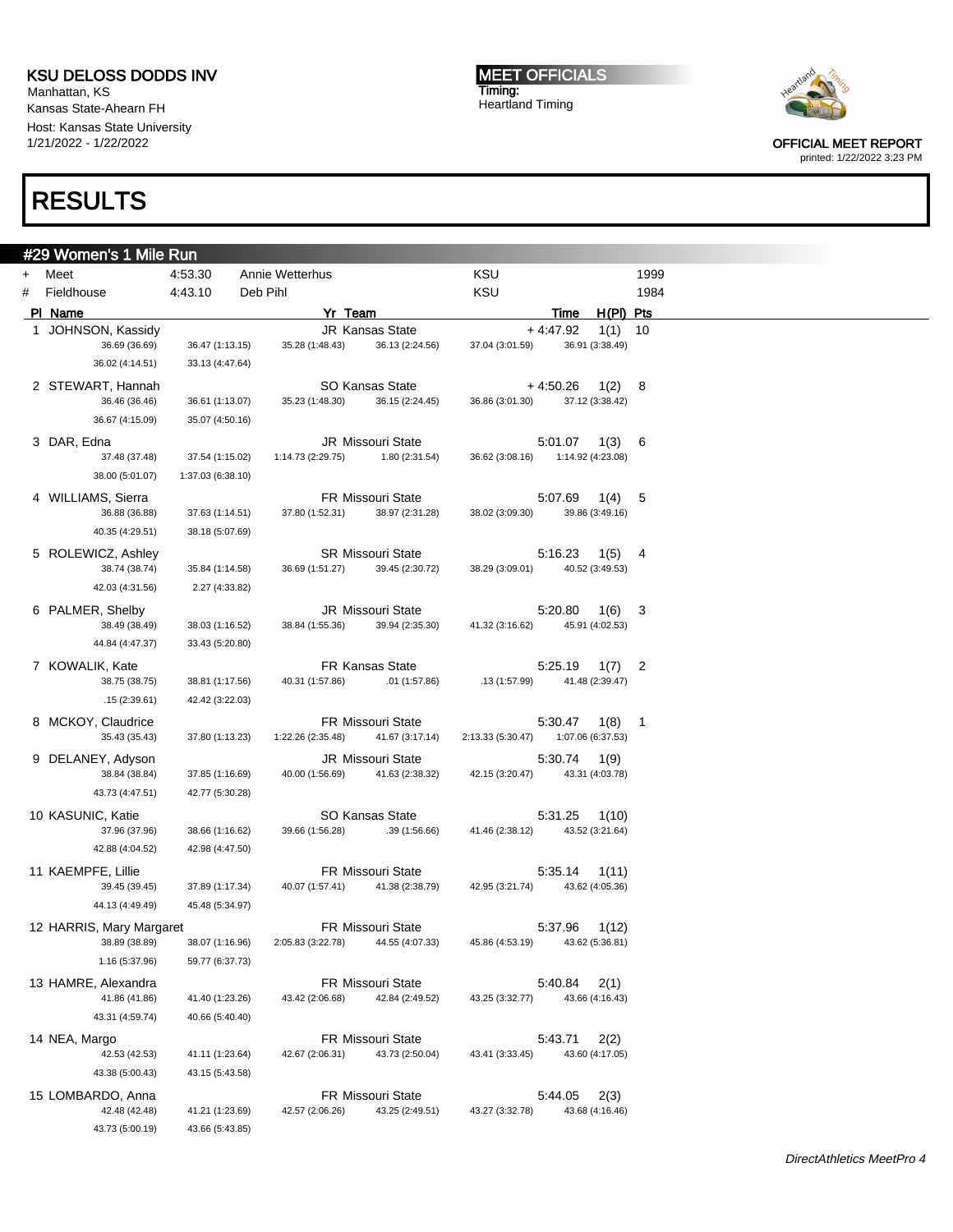Manhattan, KS Kansas State-Ahearn FH Host: Kansas State University 1/21/2022 - 1/22/2022

# RESULTS

MEET OFFICIALS Timing: Heartland Timing



OFFICIAL MEET REPORT

printed: 1/22/2022 3:23 PM

| #29 Women's 1 Mile Run (cont'd) |                 |                 |                              |                 |         |                 |     |
|---------------------------------|-----------------|-----------------|------------------------------|-----------------|---------|-----------------|-----|
| PI Name                         |                 | Yr Team         |                              |                 | Time    | H(PI)           | Pts |
| 16 GIGER, Taylor                |                 |                 | FR Missouri State            |                 | 5:52.69 | 2(4)            |     |
| 43.06 (43.06)                   | 40.84 (1:23.90) | 43.55 (2:07.45) | 43.40 (2:50.85)              | 45.16 (3:36.01) |         | 45.67 (4:21.67) |     |
| 46.01 (5:07.67)                 | 45.03 (5:52.69) |                 |                              |                 |         |                 |     |
| 17 BODEN, Mallory               |                 |                 | <b>FR Northwestern Oklah</b> |                 | 5:52.82 | 2(5)            |     |
| 39.16 (39.16)                   | 43.00 (1:22.16) | 41.85 (2:04.01) | 45.51 (2:49.52)              | 43.72 (3:33.24) |         | 47.36 (4:20.60) |     |
| 46.83 (5:07.43)                 | 42.72 (5:50.15) |                 |                              |                 |         |                 |     |
| 18 VOELKER, Kayla               |                 |                 | <b>FR Missouri State</b>     |                 | 5:56.34 | 2(6)            |     |
| 42.58 (42.58)                   | 40.99 (1:23.57) | 42.63 (2:06.20) | 43.79 (2:49.99)              | 44.90 (3:34.89) |         | 46.73 (4:21.62) |     |
| 47.03 (5:08.65)                 | 47.40 (5:56.05) |                 |                              |                 |         |                 |     |
| 19 LOURENS, Riley               |                 |                 | <b>SO Missouri State</b>     |                 | 6:02.07 | 2(7)            |     |
| 42.83 (42.83)                   | 41.50 (1:24.33) | 43.46 (2:07.79) | 44.24 (2:52.03)              | 45.95 (3:37.98) |         | 47.62 (4:25.60) |     |
| 47.33 (5:12.93)                 | 48.65 (6:01.58) |                 |                              |                 |         |                 |     |
| 20 BAKER, Erika                 |                 |                 | SO Oral Roberts              |                 | 6:06.73 | 2(8)            |     |
| 42.62 (42.62)                   | 41.34 (1:23.96) | 44.31 (2:08.26) | 46.63 (2:54.89)              | 48.39 (3:43.28) |         | 49.10 (4:32.38) |     |
| 47.74 (5:20.11)                 | 47.04 (6:07.15) |                 |                              |                 |         |                 |     |
| 21 GOODNOW, Libby               |                 |                 | <b>FR Northwestern Oklah</b> |                 | 6:26.74 | 2(9)            |     |
| 44.06 (44.06)                   | 46.17 (1:30.23) | 48.64 (2:18.87) | 51.41 (3:10.28)              | 51.32 (4:01.60) |         | 49.81 (4:51.41) |     |
| 49.54 (5:40.95)                 | 44.99 (6:25.94) |                 |                              |                 |         |                 |     |
| 22 COON, Jaeden                 |                 |                 | <b>JR Northwestern Oklah</b> |                 | 6:31.72 | 2(10)           |     |
| 44.84 (44.84)                   | 46.03 (1:30.87) | 48.97 (2:19.84) | 50.84 (3:10.68)              | 50.78 (4:01.46) |         | 49.19 (4:50.65) |     |
| 52.34 (5:42.99)                 | 47.83 (6:30.82) |                 |                              |                 |         |                 |     |
| 23 COON, Jerika                 |                 |                 | JR Northwestern Oklah        |                 | 6:48.01 | 2(11)           |     |
| 43.69 (43.69)                   | 47.02 (1:30.71) | 48.74 (2:19.45) | 52.66 (3:12.11)              | 54.87 (4:06.98) |         | 55.45 (5:02.43) |     |
| 55.23 (5:57.66)                 | 49.13 (6:46.79) |                 |                              |                 |         |                 |     |

#### #35 Women's 3000 Meters

| $+$ | Meet               | 9:43.93            |                  |                          |                 |                 | 2014 |
|-----|--------------------|--------------------|------------------|--------------------------|-----------------|-----------------|------|
| #   | Fieldhouse         | 9:15.13            | Korene Hinds     |                          | <b>UNAT</b>     |                 |      |
|     | PI Name            |                    | Yr Team          |                          |                 | Time            | Pts  |
|     | 1 PALMER, Shelby   |                    |                  | JR Missouri State        |                 | 10:39.99        |      |
|     | 42.79 (42.79)      | 42.31 (1:25.10)    | 42.24 (2:07.34)  | 42.51 (2:49.85)          | 42.34 (3:32.19) | 39.84 (4:12.03) |      |
|     | 43.90 (4:55.93)    | 43.98 (5:39.91)    | 42.36 (6:22.27)  | 43.96 (7:06.23)          | 41.34 (7:47.57) | 43.01 (8:30.58) |      |
|     | 42.06 (9:12.64)    | 44.07 (9:56.71)    | 40.78 (10:37.49) |                          |                 |                 |      |
|     | 2 GIEFER, Helen    |                    |                  | FR Kansas State          |                 | 10:53.58        |      |
|     | 42.45 (42.45)      | 43.26 (1:25.71)    | 41.32 (2:07.03)  | 43.08 (2:50.11)          | 41.94 (3:32.05) | 42.85 (4:14.90) |      |
|     | 42.49 (4:57.39)    | 37.80 (5:35.19)    | 43.17 (6:18.36)  | 43.39 (7:01.75)          | 45.06 (7:46.81) | 46.01 (8:32.82) |      |
|     | 2:20.76 (10:53.58) | 1:10.65 (12:04.22) | 5.66 (12:09.88)  |                          |                 |                 |      |
|     | 3 DELANEY, Adyson  |                    |                  | <b>JR Missouri State</b> |                 | 11:06.67        |      |
|     | 42.53 (42.53)      | 42.71 (1:25.24)    | 41.96 (2:07.20)  | 42.08 (2:49.28)          | 43.35 (3:32.63) | 42.71 (4:15.34) |      |
|     | 42.78 (4:58.12)    | 43.76 (5:41.88)    | 45.78 (6:27.66)  | 46.09 (7:13.75)          | 46.17 (7:59.92) | 47.08 (8:47.00) |      |
|     | 46.26 (9:33.26)    | 46.68 (10:19.94)   | 46.08 (11:06.02) |                          |                 |                 |      |
|     | 4 HAMRE, Alexandra |                    |                  | <b>FR Missouri State</b> |                 | 11:10.31        |      |
|     | 43.42 (43.42)      | 42.68 (1:26.10)    | 42.66 (2:08.75)  | 42.86 (2:51.61)          | 43.29 (3:34.90) | 44.25 (4:19.15) |      |
|     | 45.48 (5:04.63)    | 44.80 (5:49.43)    | 45.59 (6:35.02)  | 48.34 (7:23.36)          | 46.23 (8:09.59) | 46.21 (8:55.80) |      |
|     | 46.66 (9:42.46)    | 37.79 (10:20.25)   | 8.31 (10:28.56)  |                          |                 |                 |      |
|     | 5 KAEMPFE, Lillie  |                    |                  | <b>FR Missouri State</b> |                 | 11:14.18        |      |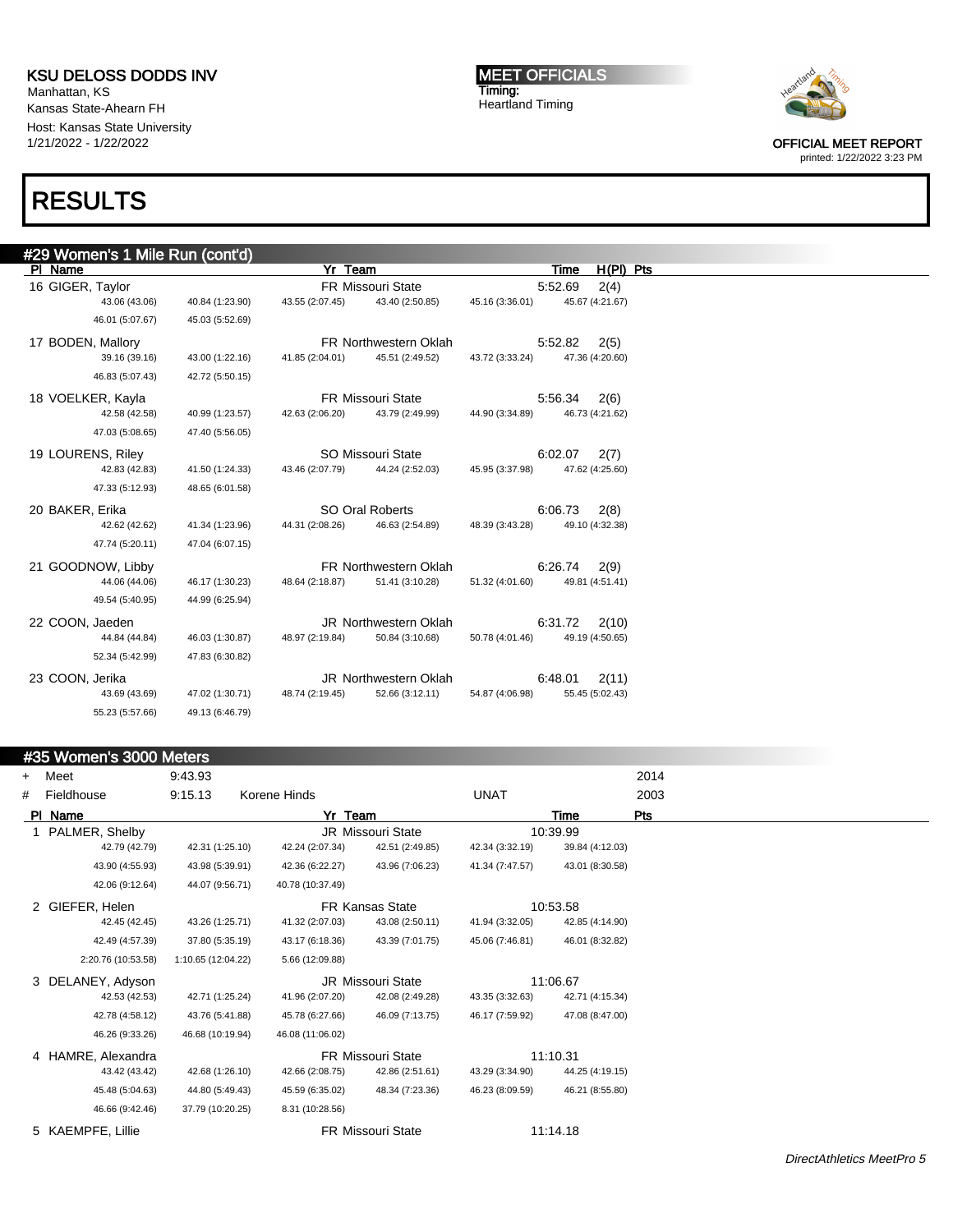Manhattan, KS Kansas State-Ahearn FH Host: Kansas State University 1/21/2022 - 1/22/2022

# RESULTS

#### MEET OFFICIALS Timing: Heartland Timing



OFFICIAL MEET REPORT printed: 1/22/2022 3:23 PM

| 35 Women's 3000 Meters (cont'd)   |                  |                    |                                             |                 |                             |  |
|-----------------------------------|------------------|--------------------|---------------------------------------------|-----------------|-----------------------------|--|
| <u>PI Name</u>                    |                  | Yr Team            |                                             |                 | Time                        |  |
| 44.10 (44.10)                     | 42.45 (1:26.55)  | 42.56 (2:09.11)    | 42.56 (2:51.67)                             | 43.93 (3:35.60) | 1:29.66 (5:05.26)           |  |
| 45.34 (5:50.60)                   | 45.57 (6:36.17)  | 47.17 (7:23.34)    | 46.04 (8:09.38)                             | 46.30 (8:55.68) | 46.82 (9:42.50)             |  |
| 45.28 (10:27.78)                  | 45.90 (11:13.68) | .50 (11:14.18)     |                                             |                 |                             |  |
| 6 NEA, Margo                      |                  |                    | <b>FR Missouri State</b>                    |                 | 11:14.20                    |  |
| 43.67 (43.67)                     | 41.60 (1:25.27)  | 42.50 (2:07.77)    | 43.04 (2:50.81)                             | 43.77 (3:34.58) | 44.00 (4:18.58)             |  |
| 45.55 (5:04.13)                   | 45.29 (5:49.42)  | 45.68 (6:35.10)    | 47.09 (7:22.19)                             | 47.08 (8:09.27) | 47.45 (8:56.72)             |  |
| 45.82 (9:42.54)                   | 46.92 (10:29.46) | 46.67 (11:16.13)   |                                             |                 |                             |  |
| 7 LOMBARDO, Anna<br>43.43 (43.43) | 43.14 (1:26.57)  | 42.47 (2:09.04)    | <b>FR Missouri State</b><br>42.23 (2:51.27) | 43.06 (3:34.33) | 11:25.58<br>45.11 (4:19.44) |  |
| 44.19 (5:03.63)                   | 3.23 (5:06.86)   | 44.52 (5:51.38)    | 45.93 (6:37.31)                             | 3.86 (6:41.17)  | 41.47 (7:22.64)             |  |
| 5.71 (7:28.35)                    | 43.63 (8:11.98)  | 3.60 (8:15.58)     |                                             |                 |                             |  |
| 8 BODEN, Mallory                  |                  |                    | FR Northwestern Oklah                       |                 | 11:45.83                    |  |
| 43.35 (43.35)                     | 43.34 (1:26.69)  | 41.52 (2:08.21)    | 3.23 (2:11.44)                              | 46.26 (2:57.70) | 46.66 (3:44.36)             |  |
| 48.46 (4:32.82)                   | 48.30 (5:21.12)  | 47.94 (6:09.06)    | 46.50 (6:55.56)                             | 50.51 (7:46.07) | 48.64 (8:34.71)             |  |
| 49.89 (9:24.60)                   | 48.51 (10:13.11) | 49.35 (11:02.46)   |                                             |                 |                             |  |
| 9 LOURENS, Riley                  |                  |                    | SO Missouri State                           |                 | 11:46.09                    |  |
| 18.37 (18.37)                     | 8.09 (26.46)     | 17.62 (44.08)      | 7.65 (51.73)                                | 12.87 (1:04.60) | 13.36 (1:17.96)             |  |
| 7.24 (1:25.20)                    | 5.12 (1:30.32)   | 16.37 (1:46.69)    | 18.71 (2:05.40)                             | 5.73 (2:11.13)  | 23.40 (2:34.53)             |  |
| 15.39 (2:49.92)                   | 6.80 (2:56.72)   | 48.40 (3:45.12)    |                                             |                 |                             |  |
| 10 VOELKER, Kayla                 |                  |                    | <b>FR Missouri State</b>                    |                 | 11:58.74                    |  |
| 43.84 (43.84)                     | 42.54 (1:26.38)  | 43.71 (2:10.09)    | 44.97 (2:55.06)                             | 46.66 (3:41.72) | 48.13 (4:29.85)             |  |
| 48.58 (5:18.43)                   | 48.97 (6:07.40)  | 48.77 (6:56.17)    | 50.33 (7:46.50)                             | 49.53 (8:36.03) | 50.44 (9:26.47)             |  |
| 50.00 (10:16.47)                  | 44.89 (11:01.36) | 56.40 (11:57.76)   |                                             |                 |                             |  |
| 11 GIGER, Taylor                  |                  |                    | <b>FR Missouri State</b>                    | 12:02.31        |                             |  |
| 43.56 (43.56)                     | 42.37 (1:25.93)  | 43.90 (2:09.83)    | 45.87 (2:55.70)                             | 47.46 (3:43.16) | 48.33 (4:31.49)             |  |
| 48.78 (5:20.27)                   | 49.32 (6:09.59)  | 49.49 (6:59.08)    | 50.04 (7:49.12)                             | 51.78 (8:40.90) | 51.12 (9:32.02)             |  |
| 50.90 (10:22.92)                  | 50.77 (11:13.69) | 47.77 (12:01.46)   |                                             |                 |                             |  |
| 12 GOODNOW, Libby                 |                  |                    | FR Northwestern Oklah                       |                 | 12:52.23                    |  |
| 44.32 (44.32)                     | 47.78 (1:32.10)  | 51.04 (2:23.14)    | 54.25 (3:17.39)                             | 54.50 (4:11.89) | 51.90 (5:03.79)             |  |
| 53.41 (5:57.20)                   | 54.93 (6:52.13)  | 51.65 (7:43.78)    | 51.32 (8:35.10)                             | 52.97 (9:28.07) | 52.17 (10:20.24)            |  |
| 53.11 (11:13.35)                  | 47.66 (12:01.01) | 48.08 (12:49.09)   |                                             |                 |                             |  |
| 13 GIBSON, Josie                  |                  |                    | <b>FR Northwestern Oklah</b>                |                 | 13:16.07                    |  |
| 42.06 (42.06)                     | 48.27 (1:30.33)  | 51.80 (2:22.13)    | 53.63 (3:15.76)                             | 53.80 (4:09.56) | 3.09 (4:12.65)              |  |
| 50.78 (5:03.43)                   | 54.00 (5:57.43)  | 54.41 (6:51.84)    | 3.77 (6:55.61)                              | 51.86 (7:47.47) | 55.58 (8:43.05)             |  |
| 54.41 (9:37.46)                   | 3.24 (9:40.70)   | 51.79 (10:32.49)   |                                             |                 |                             |  |
| 14 COON, Jerika                   |                  |                    | JR Northwestern Oklah                       |                 | 14:39.88                    |  |
| 46.54 (46.54)                     | 52.82 (1:39.36)  | 56.12 (2:35.48)    | 55.15 (3:30.63)                             | 4.37 (3:35.00)  | 58.32 (4:33.32)             |  |
| 56.94 (5:30.26)                   | 57.78 (6:28.04)  | 58.77 (7:26.81)    | 3.03 (7:29.84)                              | 56.83 (8:26.67) | 1:04.59 (9:31.26)           |  |
| 59.80 (10:31.06)                  | 4.00 (10:35.06)  | 1:01.60 (11:36.66) |                                             |                 |                             |  |

#### #12 Women's 60m Hurdles

| $+$ | Meet                 | 8.15 | Lorenda Holston        | Colorado State |       | 2017 |
|-----|----------------------|------|------------------------|----------------|-------|------|
| #   | Fieldhouse           | 8.05 | A'keyla Mitchell       | UNAT           |       | 2020 |
|     | PI Name              |      | Yr Team                | Time           | H(PI) |      |
|     | GIBSON, Gabrielle    |      | <b>SR Oral Roberts</b> | 8.50           | 1(1)  |      |
|     | 2 STEPHENSON, Lavaun |      | <b>JR Kansas State</b> | 9.08           | 1(2)  |      |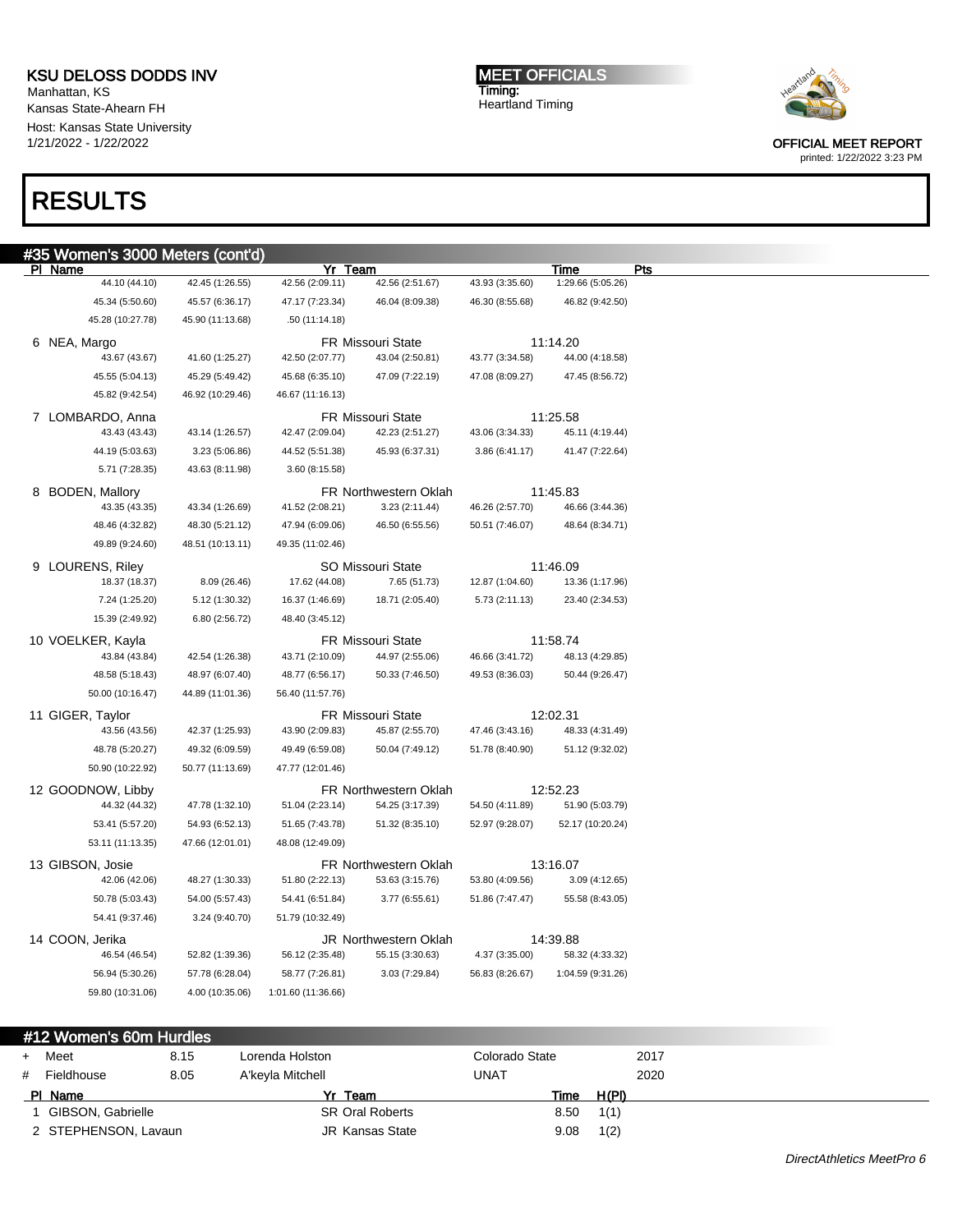Manhattan, KS Kansas State-Ahearn FH Host: Kansas State University 1/21/2022 - 1/22/2022

# RESULTS

MEET OFFICIALS Timing: Heartland Timing



OFFICIAL MEET REPORT

| #12 Women's 60m Hurdles (cont'd) |                                 |            |       |  |
|----------------------------------|---------------------------------|------------|-------|--|
| PI Name                          | Team<br>Yr                      | Time       | H(PI) |  |
| 3 ETIENNE, Rochelle              | <b>SR Missouri State</b>        | 9.23       | 1(3)  |  |
| 4 ANDERSON, Kate                 | SO Missouri State               | 9.64       | 1(4)  |  |
| 5 SMITH, Emily                   | <b>FR Northwestern Oklah</b>    | 9.74       | 2(1)  |  |
| 6 LACEY, Rachel                  | <b>SO Missouri State</b>        | 9.87       | 1(5)  |  |
| 7 HALSTEAD, Meghan               | <b>FR Missouri State</b>        | 10.13      | 2(2)  |  |
| 8 WILSON, Gina                   | <b>JR</b> Northwestern Oklah    | 10.18      | 1(6)  |  |
| 9 GRATZA, Morgan                 | <b>FR Missouri State</b>        | 10.23      | 2(3)  |  |
| 10 PARUSZEWSKI, Mallory          | <b>FR Northwestern Oklah</b>    | 12.19      | 1(7)  |  |
| 11 BROWN, Emilie                 | <b>JR Northwestern Oklah</b>    | 12.93      | 2(4)  |  |
| WILSON, Alyssa                   | <b>FR Northwestern Oklah</b>    | <b>DNS</b> |       |  |
|                                  |                                 |            |       |  |
| #14 Women's 4 x 400m Relay       |                                 |            |       |  |
| Meet<br>3:42.64<br>$+$           | Pryce, Taubert, Chambers, Heinz | <b>KSU</b> | 2020  |  |

| $+$ | Meet                                                | 3:42.64 | Pryce, Taubert, Chambers, Heinz               | <b>KSU</b> | 2020       |                |  |
|-----|-----------------------------------------------------|---------|-----------------------------------------------|------------|------------|----------------|--|
| #   | Fieldhouse                                          | 3:27.42 |                                               | <b>KSU</b> | 2015       |                |  |
|     | PI Team                                             |         |                                               |            | Time       | H(PI)          |  |
| 1   | Kansas State (A)                                    |         |                                               |            | 3:53.28    | 1(1)           |  |
|     | 1) NJADOE, Wurrie SR<br>59.468 (59.468)             |         | 2) WILLIAMS, Velecia FR<br>1:55.763 (56.295)  |            |            |                |  |
|     | 3) FERGUSON, Alex JR<br>2:54.322 (58.560)           |         | 4) STEPHENSON, Lavaun JR<br>3:53.278 (58.956) |            |            |                |  |
|     | 2 Kansas State (B)                                  |         |                                               |            | 3:58.41    | 1(2)           |  |
|     | 1) BURTON, Sydney FR<br>1:00.309 (1:00.309)         |         | 2) HEINZ, Macy SR<br>1:57.955 (57.646)        |            |            |                |  |
|     | 3) JOHNSON, Kassidy JR<br>2:57.042 (59.087)         |         | 4) STEWART, Hannah SO<br>3:58.402 (1:01.360)  |            |            |                |  |
|     | 3 Missouri State (A)                                |         |                                               |            | 4:03.50    | 1(3)           |  |
|     | 1) OBAZUGHANMWEN, Charity FR<br>1:01.019 (1:01.019) |         | 2) DAR, Edna JR<br>2:01.652 (1:00.633)        |            |            |                |  |
|     | 3) IFAH, Victory FR<br>3:02.218 (1:00.566)          |         | 4) RAMOS, Wynter FR<br>4:03.492 (1:01.275)    |            |            |                |  |
|     | 4 Missouri State (B)                                |         |                                               |            | 4:10.22    | 1(4)           |  |
|     | 1) HALSTEAD, Meghan FR<br>1:04.048 (1:04.048)       |         | 2) WILLIAMS, Sierra FR<br>2:06.190 (1:02.143) |            |            |                |  |
|     | 3) MULDROW, O'Shayla SO<br>3:10.967 (1:04.777)      |         | 4) RAYFORD, Tamia SR<br>4:10.214 (59.247)     |            |            |                |  |
|     | 5 Kansas State (C)                                  |         |                                               |            | 4:18.79    | 1(5)           |  |
|     | 1) BACIANSKAITE, Urte SO<br>1:00.840 (1:00.840)     |         | 2) NORDHUS, Kindel SO<br>2:04.651 (1:03.811)  |            |            |                |  |
|     | 3) KEMP, Delaney FR<br>3:12.702 (1:08.051)          |         | 4) RIGHTER, Maddie SO<br>4:18.783 (1:06.081)  |            |            |                |  |
|     | 6 Northwestern Oklahoma (A)                         |         |                                               |            | 4:32.82    | 2(1)           |  |
|     | 1) LEYVA, Alexa SO<br>1:09.651 (1:09.651)           |         | 2) LACY, Tavonyia FR<br>2:16.203 (1:06.553)   |            |            |                |  |
|     | 3) SMITH, Emily FR<br>3:25.933 (1:09.730)           |         | 4) BRIGHT, Berthe FR<br>4:32.814 (1:06.881)   |            |            |                |  |
|     | Northwestern Oklahoma (B)                           |         |                                               |            | <b>DNF</b> | $\overline{2}$ |  |
|     | 1) DAHN, Katelynn FR                                |         | 2) THOMPSON, Mariah FR                        |            |            |                |  |
|     | 3) BERRYMAN, Brianna FR                             |         | 4) BROWN, Emilie JR                           |            |            |                |  |
|     |                                                     |         |                                               |            |            |                |  |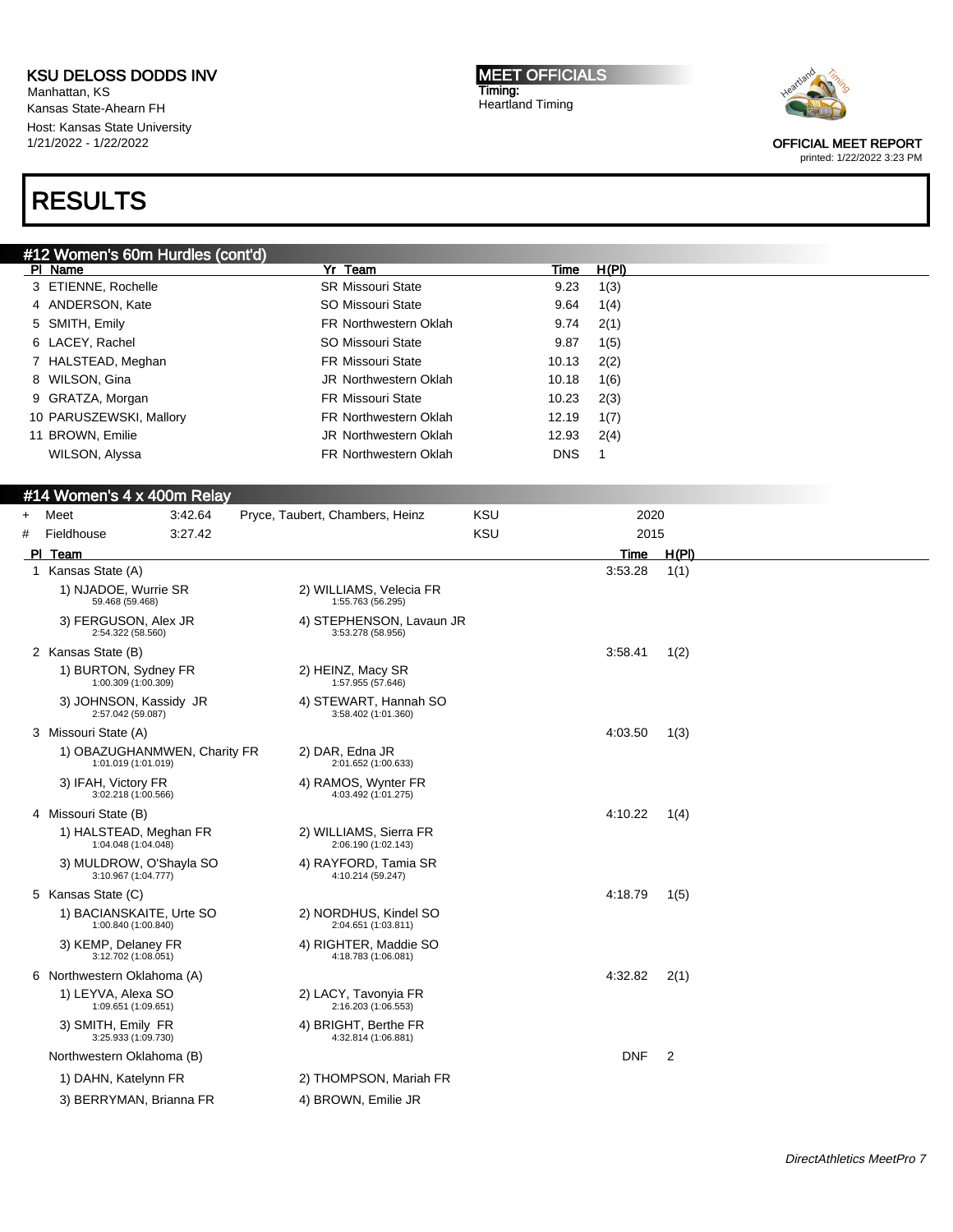Manhattan, KS Kansas State-Ahearn FH Host: Kansas State University 1/21/2022 - 1/22/2022

## RESULTS

### #16 Women's High Jump

| + Meet            | .92m | Gwen Wentland           |                            | Nike       |            |         |      | 2006    |            |
|-------------------|------|-------------------------|----------------------------|------------|------------|---------|------|---------|------------|
| # Fieldhouse      | .94m | Gwen Wentland           |                            | KSU        |            |         |      | 1995    |            |
| PI Name           |      | Yr Team                 | <b>Mark</b>                | 1.48       | 1.53       | 1.58    | 1.63 | 1.68    | 1.73       |
| 1 SWITZER, DaeLin |      | <b>FR Missouri Stat</b> | 1.68m $5'6''$              | <b>PPP</b> | O          | $\circ$ | O    | $\circ$ | <b>XXX</b> |
| 2 ZACHARY, Takia  |      | <b>JR Northwestern</b>  | 1.53m $5'$ 01/4            | O          | O          | XXX     |      |         |            |
| 3 LACEY, Rachel   |      | SO Missouri Stat        | 1.48m  4' 101⁄4            | $\circ$    | <b>XXX</b> |         |      |         |            |
| 4 GRATZA, Morgan  |      | <b>FR Missouri Stat</b> | 1.48m 4' 101/ <sub>4</sub> | XO         | <b>XXX</b> |         |      |         |            |
| AUSTIN, Sarah     |      | <b>FR Oral Roberts</b>  | NH                         | <b>XXX</b> |            |         |      |         |            |
| MCILREEVY, Mia    |      | <b>FR Oral Roberts</b>  | <b>NH</b>                  | <b>XXX</b> |            |         |      |         |            |
|                   |      |                         |                            |            |            |         |      |         |            |

#### #18 Women's Pole Vault

| + Meet           | 4.15m | Breanna Eveland        |                         | KSU        |            |            |            | 2006       |      |            |
|------------------|-------|------------------------|-------------------------|------------|------------|------------|------------|------------|------|------------|
| # Fieldhouse     | 4.20m | Breanna Eveland        |                         | KSU        |            |            |            | 2005       |      |            |
| PI Name          |       | Yr Team                | <b>Mark</b>             | 3.05       | 3.20       | 3.35       | 3.50       | 3.65       | 3.80 | 4.00       |
| HINTNAUS, Tommi  |       | <b>SR Kansas State</b> | 3.80m $12'5\frac{1}{2}$ | <b>PPP</b> | <b>PPP</b> | <b>PPP</b> | <b>PPP</b> | <b>PPP</b> | XO.  | <b>XXX</b> |
| HILLMAN, Aliyah  |       | <b>FR Oral Roberts</b> | <b>NH</b>               | XXX.       |            |            |            |            |      |            |
| RIGSBY, Sarah    |       | SO Oral Roberts        | <b>NH</b>               | XXX.       |            |            |            |            |      |            |
| WILLIS, Kristina |       | <b>FR Oral Roberts</b> | <b>NH</b>               | XXX.       |            |            |            |            |      |            |
| HUKILL, Reagan   |       | <b>FR Kansas State</b> | <b>NH</b>               | <b>PPP</b> | <b>PPP</b> | <b>PPP</b> | <b>XXX</b> |            |      |            |
| TREADWELL, Shane |       | <b>SR Oral Roberts</b> | <b>NH</b>               | <b>XXX</b> |            |            |            |            |      |            |

### #20 Women's Long Jump

| $+$ | Meet                | 6.14m | Vanita Kinard           |                                            | <b>KSU</b>    |                             |               | 1996          |               |               |       |
|-----|---------------------|-------|-------------------------|--------------------------------------------|---------------|-----------------------------|---------------|---------------|---------------|---------------|-------|
| #   | Fieldhouse          | 6.64m | Akela Jones             |                                            | KSU           |                             |               | 2016          |               |               |       |
|     | PI Name             |       | Yr Team                 | <b>Mark</b>                                | Rnd 1         | Rnd 2                       | Rnd 3         | Rnd 4         | Rnd 5         | Rnd 6         | F(PI) |
|     | 1 OLOTU, Shalom     |       | SO Oral Roberts         | 5.76m 18' 10 <sup>3/4</sup>                | <b>FOUL</b>   | $5.49 (+0.0)$               | $5.49 (+0.0)$ | $5.76 (+0.0)$ | $5.64 (+0.0)$ | <b>FOUL</b>   | 2(1)  |
|     | 2 JENKINS, Brooke   |       | SO Missouri Stat        | 5.46m 17' 11"                              | <b>FOUL</b>   | $5.46 (+0.0)$               | <b>FOUL</b>   | $5.34 (+0.0)$ | <b>FOUL</b>   | <b>FOUL</b>   | 2(2)  |
|     | 3 RAYFORD, Tamia    |       | <b>SR Missouri Stat</b> | 5.29m 17' 41/4                             | $5.11 (+0.0)$ | $5.03 (+0.0)$               | $5.28(+0.0)$  | $5.29 (+0.0)$ | <b>FOUL</b>   | <b>FOUL</b>   | 2(3)  |
|     | 4 WEAVER, Nakaja    |       | SO Missouri Stat        | 5.17m $16'$ 11 <sup>1</sup> / <sub>2</sub> | <b>FOUL</b>   | $5.17 (+0.0)$               | <b>FOUL</b>   | <b>FOUL</b>   | <b>FOUL</b>   | <b>PASS</b>   | 2(4)  |
|     | 5 EZUKANMA, Amaka   |       | SO Oral Roberts         | 5.14m 16' 10 <sup>1</sup> / <sub>2</sub>   |               | $5.14 (+0.0)$ $5.05 (+0.0)$ | $4.90 (+0.0)$ | $4.98 (+0.0)$ | $5.06 (+0.0)$ | <b>FOUL</b>   | 2(5)  |
|     | 6 LEYVA, Alexa      |       | SO Northwestern         | 5.05m 16' 7"                               |               | $5.05 (+0.0)$ 4.83 (+0.0)   | <b>FOUL</b>   | $4.87 (+0.0)$ | $4.85 (+0.0)$ | <b>FOUL</b>   | 2(6)  |
|     | 7 KINTEH, Lakelle   |       | <b>JR Oral Roberts</b>  | 4.97m 16' 33/4                             | <b>FOUL</b>   | <b>FOUL</b>                 | $4.95 (+0.0)$ | $4.69 (+0.0)$ | $4.97 (+0.0)$ | $4.84 (+0.0)$ | 2(7)  |
|     | 8 LACEY, Rachel     |       | SO Missouri Stat        | 4.92m 16' 13/4                             | $4.69 (+0.0)$ | $4.68 (+0.0)$               | $4.80 (+0.0)$ | $4.92 (+0.0)$ | $4.63 (+0.0)$ | <b>PASS</b>   | 1(1)  |
|     | 9 SEBASTIAN, Blair  |       | SO Missouri Stat        | 4.64m 15' 23/4                             | $4.64 (+0.0)$ | <b>FOUL</b>                 | <b>FOUL</b>   | $4.46 (+0.0)$ | <b>FOUL</b>   | $4.32 (+0.0)$ | 1(2)  |
|     | 10 AUSTIN, Sarah    |       | <b>FR Oral Roberts</b>  | 4.63m $15'2\frac{1}{4}$                    |               | $4.63 (+0.0)$ $4.48 (+0.0)$ | <b>FOUL</b>   |               |               |               | 1(3)  |
|     | 11 STOVALL, Aaliyah |       | FR Northwestern         | 4.62m 15' 2"                               | 4.60 $(+0.0)$ | $4.46 (+0.0)$               | $4.62 (+0.0)$ |               |               |               | 2(8)  |
|     | 12 LOGUE, Myiah     |       | <b>FR Northwestern</b>  | 4.62m 15' 2"                               | $4.59(+0.0)$  | <b>FOUL</b>                 | $4.62 (+0.0)$ |               |               |               | 1(4)  |
|     | 13 SMITHER, Cayla   |       | <b>SR Northwestern</b>  | 4.55m 14' 111/4                            | $4.55(+0.0)$  | <b>FOUL</b>                 | $4.50 (+0.0)$ |               |               |               | 1(5)  |
|     | 14 WILSON, Gina     |       | JR Northwestern         | 4.51m 14' 93/4                             | <b>FOUL</b>   | $4.48 (+0.0)$               | $4.51 (+0.0)$ |               |               |               | 1(6)  |
|     | POWELL, Tay'Maro    |       | SO Oral Roberts         | NM                                         |               |                             |               |               |               |               |       |
|     | BABO, Grace         |       | <b>JR Oral Roberts</b>  | <b>NM</b>                                  |               |                             |               |               |               |               |       |
|     | EMERSON, Mia        |       | <b>JR Missouri Stat</b> | <b>NM</b>                                  |               |                             |               |               |               |               | 2     |
|     |                     |       |                         |                                            |               |                             |               |               |               |               |       |

MEET OFFICIALS Timing: Heartland Timing



OFFICIAL MEET REPORT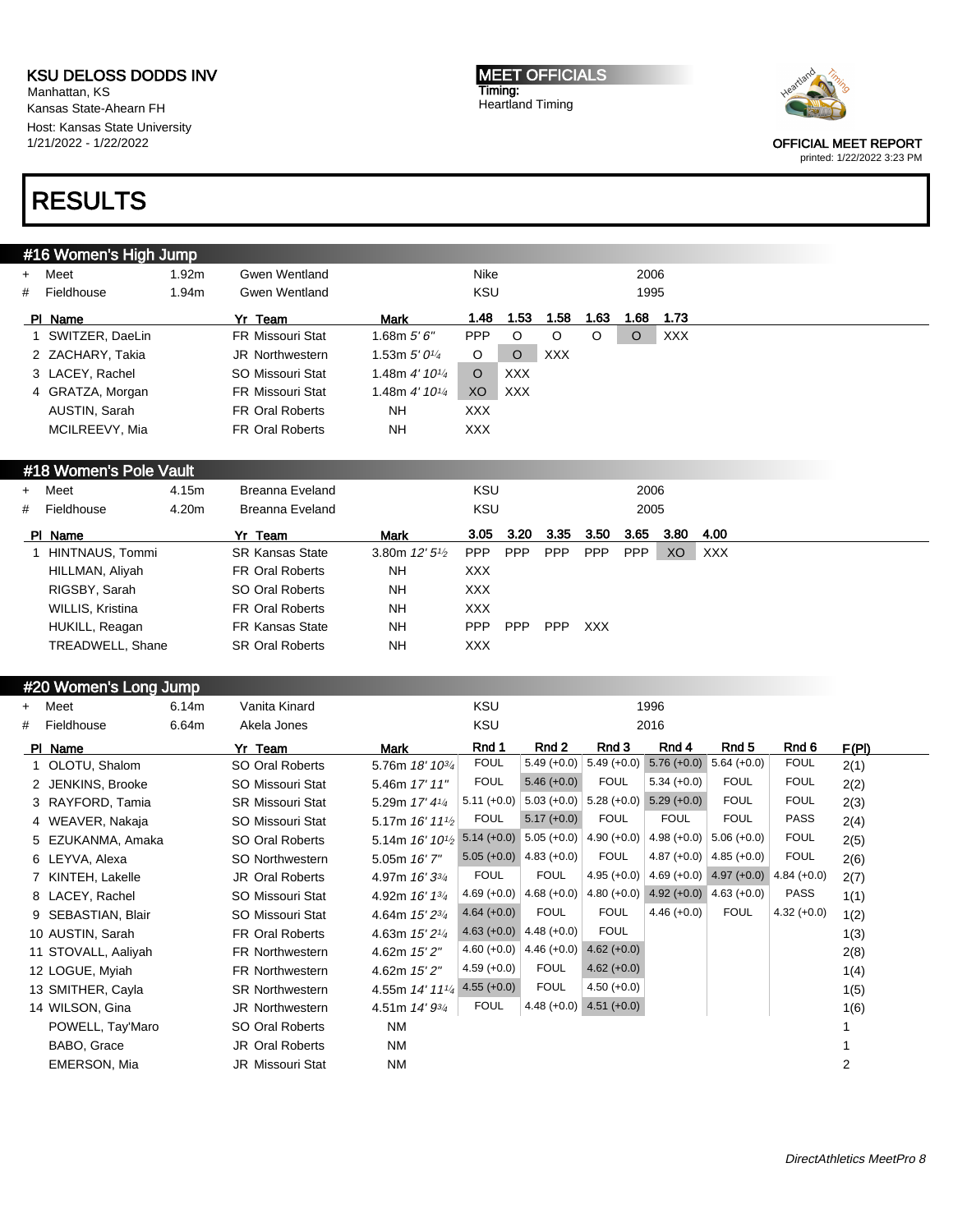Manhattan, KS Kansas State-Ahearn FH Host: Kansas State University 1/21/2022 - 1/22/2022

### RESULTS

#### #22 Women's Triple Jump + Meet 12.93m Chaytan Hill KSU 2004 # Fieldhouse 13.75m Stacey Bowers BU 1999 PIName **Yr Team Mark Rnd 1 Rnd 2 Rnd 3 Rnd 4 Rnd 5** Rnd 6 1 OLOTU, Shalom SO Oral Roberts 11.53m 37' 10" 11.13 (+0.0) FOUL 11.51 (+0.0) 11.44 (+0.0) 11.36 (+0.0) 11.53 (+0.0) 2 EZUKANMA, Amaka SO Oral Roberts 11.49m 37' 8<sup>1</sup>/2 9.33 (+0.0)  $|10.90 + 0.0|$  FOUL  $|11.17 + 0.0|$  11.49 (+0.0) 10.92 (+0.0) 3 LOGUE, Myiah FR Northwestern 10.31m 33' 10" 10.02 (+0.0) 10.31 (+0.0) 10.12 (+0.0) 10.06 (+0.0) FOUL 9.85 (+0.0) 4 SMITHER, Cayla SR Northwestern 10.21m 33' 6" 10.21 (+0.0) 10.12 (+0.0) 9.45 (+0.0) 9.61 (+0.0) 9.70 (+0.0) 10.05 (+0.0) 5 RICHARDS, Olivia SO Missouri Stat 10.19m 33' 51/<sup>4</sup> FOUL 10.07 (+0.0) FOUL 10.19 (+0.0) 10.06 (+0.0) 10.16 (+0.0) 6 SEBASTIAN, Blair SO Missouri Stat 9.86m 32' 41/<sup>4</sup> FOUL 9.77 (+0.0) FOUL FOUL 9.49 (+0.0) 9.86 (+0.0) BABO, Grace **JR Oral Roberts** NM EMERSON, Mia **JR Missouri Stat** NM MCCLARY, Kaitlyn JR Northwestern NM STOCKS, Natasha SO Northwestern NM FOUL FOUL FOUL FOUL FOUL FOUL

### #24 Women's Shot Put

| #         | Fieldhouse          | 17.23m | Johansson, Axelina     |                          | Nebraska       |             | 12/10/2021  |             |             |       |  |
|-----------|---------------------|--------|------------------------|--------------------------|----------------|-------------|-------------|-------------|-------------|-------|--|
| $\ddot{}$ | Meet                | 16.63m | Aaliyah Pete           |                          | Colorado State |             | 2017        |             |             |       |  |
|           | PI Name             |        | Yr Team                | Mark                     | Rnd 1          | Rnd 2       | Rnd 3       | Rnd 4       | Rnd 5       | Rnd 6 |  |
|           | 1 HARTUNG, Dani     |        | Unattached             | 15.94m 52' 33/4          | 15.15          | <b>FOUL</b> | <b>FOUL</b> | <b>FOUL</b> | 15.94       | 15.38 |  |
|           | 2 GREER, Jasmine    |        | <b>FR Kansas State</b> | 15.38m $50'5\frac{1}{2}$ | 15.10          | 14.70       | 15.06       | 15.38       | 14.29       | 14.84 |  |
|           | 3 SCHROEDER, Jaycee |        | <b>FR Kansas State</b> | 14.10m $46'3\frac{1}{4}$ | 12.74          | 13.84       | 14.10       | <b>FOUL</b> | 13.90       | 13.34 |  |
|           | 4 THOMPSON, Grace   |        | <b>FR Kansas State</b> | 13.54m $44'5\frac{1}{4}$ | 13.54          | 13.40       | 13.52       | 13.19       | 13.27       | 13.45 |  |
|           | 5 CHEW, Destiny     |        | SO Northwestern        | 10.21m 33' 6"            | 8.82           | 9.63        | 9.42        | 9.15        | <b>FOUL</b> | 10.21 |  |
|           | 6 APPLETON, Hannah  |        | <b>FR Northwestern</b> | 9.06m $29'8^{3}/4$       | 9.05           | 8.19        | 7.85        | 8.93        | 8.72        | 9.06  |  |
|           | 7 BECK, Shaylee     |        | FR Northwestern        | 9.00m $29'6\%$           | 8.63           | 8.64        | 8.78        | 8.31        | 9.00        | 8.64  |  |
|           | 8 MCMILLIN, Hunter  |        | <b>FR Northwestern</b> | 8.89m 29' 2"             | 8.89           | 7.25        | 7.70        | 7.63        | 7.05        | 6.87  |  |

| #26 Women's Weight Throw |        |                        |                                           |                          |             |             |             |             |       |
|--------------------------|--------|------------------------|-------------------------------------------|--------------------------|-------------|-------------|-------------|-------------|-------|
| # Fieldhouse             | 21.15m | Hardy, Monique         |                                           | <b>UNAT-Kansas State</b> |             | 12/10/2021  |             |             |       |
| + Meet                   | 21.38m | Janee' Kassanavoid     |                                           | KSU                      |             | 2017        |             |             |       |
| PI Name                  |        | Yr Team                | <b>Mark</b>                               | Rnd 1                    | Rnd 2       | Rnd 3       | Rnd 4       | Rnd 5       | Rnd 6 |
| 1 KASSANAVOID, Janee     |        | <b>NIKE</b>            | #+ 24.05m 78' 11"                         | 23.74                    | <b>FOUL</b> | <b>FOUL</b> | <b>FOUL</b> | <b>FOUL</b> | 24.05 |
| 2 HARDY, Monique         |        | UNAUNAT-Kansa          | 20.38m 66' 10 <sup>1</sup> / <sub>2</sub> | <b>FOUL</b>              | <b>FOUL</b> | <b>FOUL</b> | <b>FOUL</b> | 20.25       | 20.38 |
| 3 ROBBINS, Emma          |        | SO Kansas State        | 19.78m 64' 10 <sup>3/4</sup>              | <b>FOUL</b>              | <b>FOUL</b> | 18.86       | 19.21       | 19.78       | 19.78 |
| 4 FUHR, Emily            |        | <b>FR Kansas State</b> | 19.03m $62'5\frac{1}{4}$                  | 18.87                    | <b>FOUL</b> | 18.49       | 17.92       | 19.03       | 18.10 |
| 5 GREER, Jasmine         |        | <b>FR Kansas State</b> | 18.13m 59' 53/4                           | 18.13                    | 17.07       | 18.00       | 17.79       | 17.51       | 17.87 |
| 6 PAVLAK, Lacey          |        | <b>FR Kansas State</b> | 15.98m 52' 51/4                           | 15.08                    | 15.19       | <b>FOUL</b> | 15.37       | 15.89       | 15.98 |
| 7 SWINDLE, Kelsey        |        | JR Northwestern        | 11.78m $38'$ 7 $\frac{3}{4}$              | 10.16                    | 10.14       | <b>FOUL</b> | 11.60       | 11.78       | 11.51 |
| 8 BECK, Shaylee          |        | <b>FR Northwestern</b> | 8.13m $26'8'4$                            | <b>FOUL</b>              | 7.09        | 8.12        | 8.13        | <b>FOUL</b> | 7.43  |
| <b>MCMILLIN. Hunter</b>  |        | <b>FR Northwestern</b> | <b>NM</b>                                 |                          |             |             |             |             |       |

#### #28 Women's Indoor Pentathlon PI Name **Points 60H** High Jump Shot Put Long Jump 800 1 BACIANSKAITE, Urt Kansas State 3622 9.18 873 1.64m  $5' 4<sup>1</sup>/<sub>2</sub>$ 783 13.78m 45' 2<sup>1</sup>/<sup>2</sup> 779 5.32m 17' 5<sup>1</sup>/<sup>2</sup> 648 2:43.00 539

MEET OFFICIALS Timing: Heartland Timing



OFFICIAL MEET REPORT printed: 1/22/2022 3:23 PM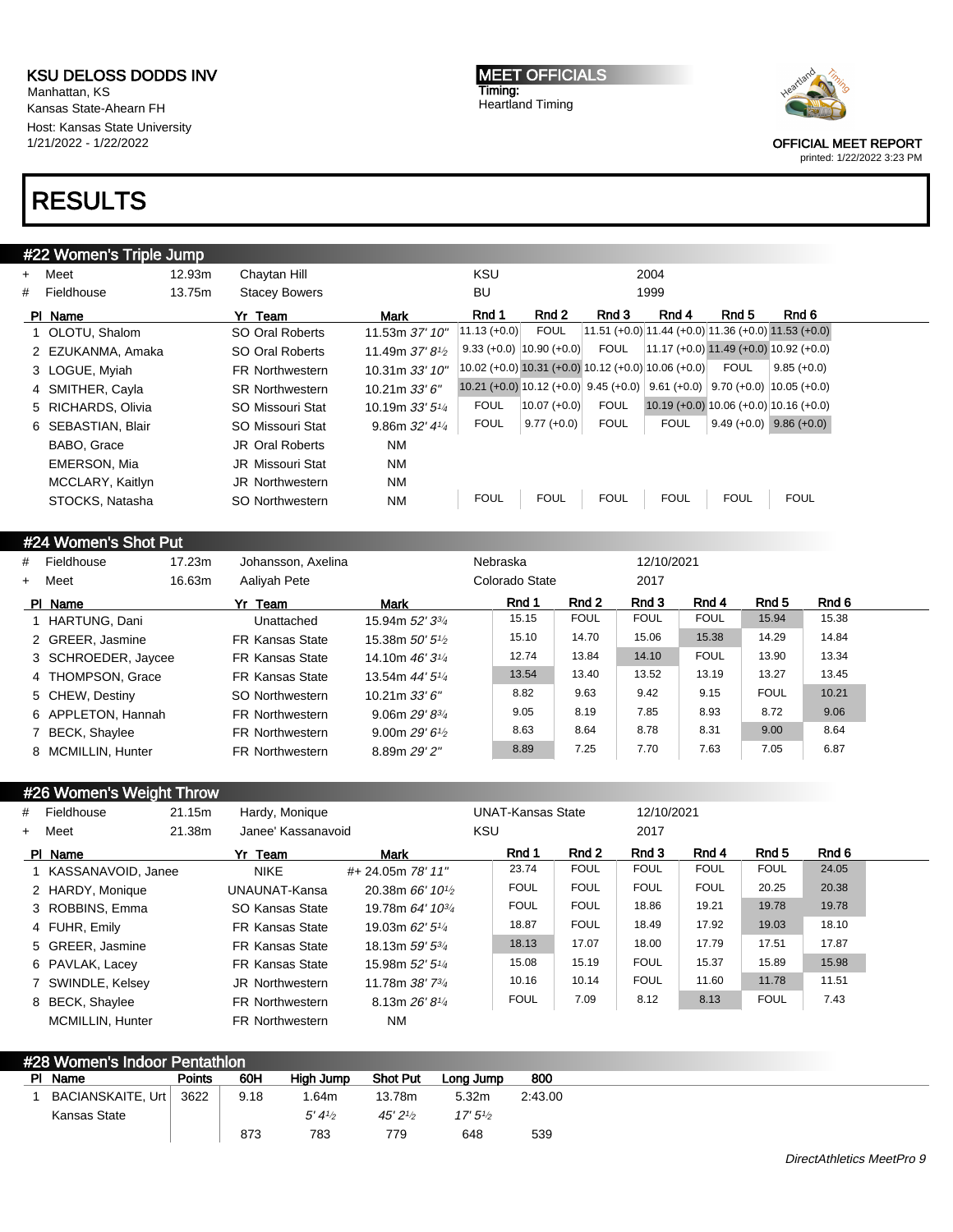Manhattan, KS Kansas State-Ahearn FH Host: Kansas State University 1/21/2022 - 1/22/2022

MEET OFFICIALS Timing: Heartland Timing



OFFICIAL MEET REPORT printed: 1/22/2022 3:23 PM

# RESULTS

|              | #28 Women's Indoor Pentathlon (cont'd)      |               |                        |                        |                            |                                    |                |                |      |      |         |            |         |         |            |     |
|--------------|---------------------------------------------|---------------|------------------------|------------------------|----------------------------|------------------------------------|----------------|----------------|------|------|---------|------------|---------|---------|------------|-----|
|              | PI Name                                     | <b>Points</b> | 60H                    | <b>High Jump</b>       | <b>Shot Put</b>            | Long Jump                          |                | 800            |      |      |         |            |         |         |            |     |
|              | 2 BOASSO, Alice                             | 3375          | 9.27                   | 1.55m                  | 8.86m                      | 5.31m                              |                | 2:26.07        |      |      |         |            |         |         |            |     |
|              | Kansas                                      |               |                        | $5'$ $1''$             | 29' 1"                     | 17'5''/4                           |                |                |      |      |         |            |         |         |            |     |
|              |                                             |               | 854                    | 678                    | 455                        | 645                                |                | 743            |      |      |         |            |         |         |            |     |
|              | 3 RIGHTER, Maddie                           | 3127          | 9.50                   | 1.64m                  | 10.66m                     | 5.14m                              |                | 3:00.06        |      |      |         |            |         |         |            |     |
|              | Kansas State                                |               |                        | 5'4''                  | 34' 113/4                  | 16' 10 <sup>1</sup> / <sub>2</sub> |                |                |      |      |         |            |         |         |            |     |
|              |                                             |               | 808                    | 783                    | 573                        | 598                                |                | 365            |      |      |         |            |         |         |            |     |
|              | 4 HECK, Lauren                              | 3056          | 9.30                   | 1.43m                  | 9.40m                      | 4.79m                              |                | 2:31.72        |      |      |         |            |         |         |            |     |
|              | Kansas                                      |               |                        | 4'8''/4                | 30' 101/4                  | $15' 8^{3/4}$                      |                |                |      |      |         |            |         |         |            |     |
|              |                                             |               | 848                    | 544                    | 490                        | 503                                |                | 671            |      |      |         |            |         |         |            |     |
|              |                                             |               |                        |                        |                            |                                    |                |                |      |      |         |            |         |         |            |     |
|              | #28-1 Women's Indoor Pentathlon 60m Hurdles |               |                        |                        |                            |                                    |                |                |      |      |         |            |         |         |            |     |
| $\ddot{}$    | Meet                                        | 8.15          |                        | Lorenda Holston        |                            |                                    | Colorado State |                |      | 2017 |         |            |         |         |            |     |
| #            | Fieldhouse                                  | 8.05          |                        | A'keyla Mitchell       |                            | <b>UNAT</b>                        |                |                |      | 2020 |         |            |         |         |            |     |
|              | PI Name                                     |               |                        | Yr Team                |                            |                                    |                | Time           |      | Pts  |         |            |         |         |            |     |
| 1            | <b>BACIANSKAITE, Urte</b>                   |               |                        |                        | SO Kansas State            |                                    |                | 9.18           |      | 873  |         |            |         |         |            |     |
|              | 2 BOASSO, Alice                             |               |                        | SO Kansas              |                            |                                    |                | 9.27           |      | 854  |         |            |         |         |            |     |
|              | 3 HECK, Lauren                              |               |                        | FR Kansas              |                            |                                    |                | 9.30           |      | 848  |         |            |         |         |            |     |
|              | 4 RIGHTER, Maddie                           |               |                        |                        | <b>SO Kansas State</b>     |                                    |                | 9.50           |      | 808  |         |            |         |         |            |     |
|              |                                             |               |                        |                        |                            |                                    |                |                |      |      |         |            |         |         |            |     |
|              | Women's Indoor Pentathlon After 1 Events    |               |                        |                        |                            |                                    |                |                |      |      |         |            |         |         |            |     |
| <b>PI</b>    | Athlete                                     |               | Yr Team                |                        | <b>Points</b>              |                                    |                |                |      |      |         |            |         |         |            |     |
| $\mathbf{1}$ | BACIANSKAITE, Urt SO Kansas State           |               |                        |                        | 873                        |                                    |                |                |      |      |         |            |         |         |            |     |
| 2            | BOASSO, Alice                               |               | SO Kansas<br>FR Kansas |                        | 854                        |                                    |                |                |      |      |         |            |         |         |            |     |
| 3            | HECK, Lauren<br>RIGHTER, Maddie             |               | SO Kansas State        |                        | 848<br>808                 |                                    |                |                |      |      |         |            |         |         |            |     |
| 4            |                                             |               |                        |                        |                            |                                    |                |                |      |      |         |            |         |         |            |     |
|              | #28-2 Women's Indoor Pentathlon High Jump   |               |                        |                        |                            |                                    |                |                |      |      |         |            |         |         |            |     |
| +            | Meet                                        | 1.92m         |                        | <b>Gwen Wentland</b>   |                            | Nike                               |                |                |      | 2006 |         |            |         |         |            |     |
| #            | Fieldhouse                                  | 1.94m         |                        | <b>Gwen Wentland</b>   |                            | <b>KSU</b>                         |                |                |      | 1995 |         |            |         |         |            |     |
|              | PI Name                                     |               | Yr Team                |                        | <b>Mark</b>                | 1.40                               | 1.43           | 1.46           | 1.49 | 1.52 | 1.55    | 1.58       | 1.61    | 1.64    | 1.67       | Pts |
| 1.           | RIGHTER, Maddie                             |               |                        | SO Kansas State        | 1.64m $5'$ 4 $\frac{1}{2}$ | <b>PPP</b>                         | PPP            | PPP            | PPP  | PPP  | $\circ$ | $\circ$    | $\circ$ | $\circ$ | <b>XXX</b> | 783 |
| 1            | <b>BACIANSKAITE, Urte</b>                   |               |                        | <b>SO Kansas State</b> | 1.64m $5'$ 4 $\frac{1}{2}$ | PPP                                | PPP            | PPP            | PPP  | PPP  | O       | $\circ$    | O       | $\circ$ | XXX        | 783 |
|              | 3 BOASSO, Alice                             |               | SO Kansas              |                        | 1.55 $m 5' 1''$            | <b>PPP</b>                         | $\circ$        | O              | O    | O    | XO      | <b>XXX</b> |         |         |            | 678 |
|              | 4 HECK, Lauren                              |               | FR Kansas              |                        | 1.43m $4'8\frac{1}{4}$     | O                                  | $\circ$        | $\mathsf{XXX}$ |      |      |         |            |         |         |            | 544 |
|              | PI Name                                     |               | Yr_Team                |                        | <b>Mark</b>                | 1.37                               |                |                |      |      |         |            |         |         |            | Pts |
|              | 4 HECK, Lauren                              |               | FR Kansas              |                        | (cont'd)                   | $\circ$                            |                |                |      |      |         |            |         |         |            | 544 |

| Women's Indoor Pentathlon After 2 Events |                                   |    |           |               |  |  |  |  |  |
|------------------------------------------|-----------------------------------|----|-----------|---------------|--|--|--|--|--|
| <b>PI</b>                                | Athlete                           | Yr | Team      | <b>Points</b> |  |  |  |  |  |
|                                          | BACIANSKAITE, Urt SO Kansas State |    |           | 1656          |  |  |  |  |  |
| 2                                        | RIGHTER, Maddie SO Kansas State   |    |           | 1591          |  |  |  |  |  |
| 3                                        | BOASSO, Alice                     |    | SO Kansas | 1532          |  |  |  |  |  |
| $\overline{4}$                           | HECK, Lauren                      |    | FR Kansas | 1392          |  |  |  |  |  |
|                                          |                                   |    |           |               |  |  |  |  |  |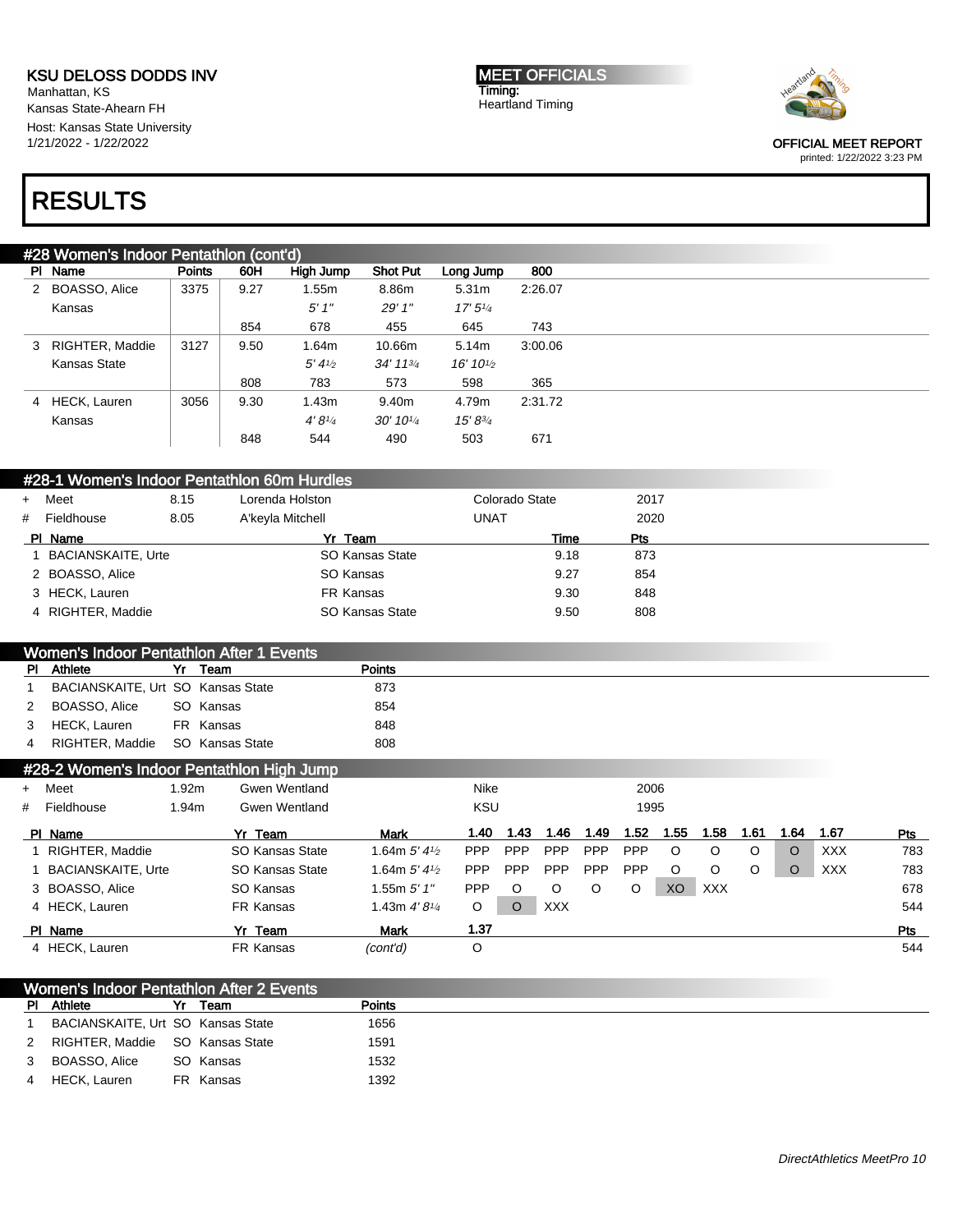Manhattan, KS Kansas State-Ahearn FH Host: Kansas State University 1/21/2022 - 1/22/2022

# RESULTS

|   | #28-3 Women's Indoor Pentathlon Shot Put |        |                    |                                            |                |             |            |       |       |       |     |
|---|------------------------------------------|--------|--------------------|--------------------------------------------|----------------|-------------|------------|-------|-------|-------|-----|
| # | Fieldhouse                               | 17.23m | Johansson, Axelina |                                            | Nebraska       |             | 12/10/2021 |       |       |       |     |
|   | + Meet                                   | 16.63m | Aaliyah Pete       |                                            | Colorado State |             | 2017       |       |       |       |     |
|   | PI Name                                  |        | Yr Team            | <b>Mark</b>                                | Rnd 1          | Rnd 2       | Rnd 3      | Rnd 4 | Rnd 5 | Rnd 6 | Pts |
|   | 1 BACIANSKAITE, Urte                     |        | SO Kansas State    | 13.78m 45' 2 <sup>1</sup> / <sub>2</sub>   | 12.71          | 13.41       | 13.78      |       |       |       | 779 |
|   | 2 RIGHTER, Maddie                        |        | SO Kansas State    | 10.66m 34' 11 <sup>3</sup> / <sub>4</sub>  | 9.96           | 10.37       | 10.66      |       |       |       | 573 |
|   | 3 HECK, Lauren                           |        | FR Kansas          | 9.40m $30'$ 10 <sup>1</sup> / <sub>4</sub> | 8.65           | <b>FOUL</b> | 9.40       |       |       |       | 490 |
|   | 4 BOASSO, Alice                          |        | SO Kansas          | 8.86m 29' 1"                               | 8.86           | 8.72        | 8.74       |       |       |       | 455 |

| Women's Indoor Pentathlon After 3 Events |                                   |       |                                           |               |     |      |  |  |  |  |
|------------------------------------------|-----------------------------------|-------|-------------------------------------------|---------------|-----|------|--|--|--|--|
|                                          | PI Athlete                        |       | Yr Team                                   | <b>Points</b> |     |      |  |  |  |  |
|                                          | BACIANSKAITE, Urt SO Kansas State |       |                                           | 2435          |     |      |  |  |  |  |
| 2                                        | RIGHTER, Maddie SO Kansas State   |       |                                           | 2164          |     |      |  |  |  |  |
| 3                                        | BOASSO, Alice                     |       | SO Kansas                                 | 1987          |     |      |  |  |  |  |
|                                          | 4 HECK, Lauren                    |       | FR Kansas                                 | 1882          |     |      |  |  |  |  |
|                                          |                                   |       | #28-4 Women's Indoor Pentathlon Long Jump |               |     |      |  |  |  |  |
|                                          | + Meet                            | 6.14m | Vanita Kinard                             |               | KSU | 1996 |  |  |  |  |
|                                          |                                   |       |                                           |               |     |      |  |  |  |  |

| Fieldhouse         | 6.64m | Akela Jones     |                             | KSU       |              |                                       | 2016  |                  |       |     |
|--------------------|-------|-----------------|-----------------------------|-----------|--------------|---------------------------------------|-------|------------------|-------|-----|
| PI Name            |       | Team<br>Yr      | Mark                        | Rnd ·     | Rnd 2        | Rnd 3                                 | Rnd 4 | Rnd <sub>5</sub> | Rnd 6 | Pts |
| BACIANSKAITE, Urte |       | SO Kansas State | 5.32m $17'5\frac{1}{2}$     | <b>NM</b> | <b>FOUL</b>  | $5.32(+0.0)$                          |       |                  |       | 648 |
| 2 BOASSO, Alice    |       | SO Kansas       | 5.31m $17'5\frac{1}{4}$     |           |              | $5.22 (+0.0)$ 5.12 (+0.0) 5.31 (+0.0) |       |                  |       | 645 |
| 3 RIGHTER, Maddie  |       | SO Kansas State | 5.14m $16'$ $10\frac{1}{2}$ | NM        | $5.14(+0.0)$ | <b>FOUL</b>                           |       |                  |       | 598 |
| 4 HECK, Lauren     |       | FR Kansas       | 4.79m 15' 83/4              |           |              | $3.34 (+0.0) 4.45 (+0.0) 4.79 (+0.0)$ |       |                  |       | 503 |

| Athlete       | Yr | Team | <b>Points</b>                                                                                  |                                          |
|---------------|----|------|------------------------------------------------------------------------------------------------|------------------------------------------|
|               |    |      | 3083                                                                                           |                                          |
|               |    |      | 2762                                                                                           |                                          |
| BOASSO, Alice |    |      | 2632                                                                                           |                                          |
| HECK, Lauren  |    |      | 2385                                                                                           |                                          |
| 2             | 3  |      | BACIANSKAITE, Urt SO Kansas State<br>RIGHTER, Maddie SO Kansas State<br>SO Kansas<br>FR Kansas | Women's Indoor Pentathlon After 4 Events |

### #28-5 Women's Indoor Pentathlon 800 Meters

| + Meet               | 2:08.60         | Sonia Gaskin           |                 | <b>KSU</b> |         | 2014       |
|----------------------|-----------------|------------------------|-----------------|------------|---------|------------|
| # Fieldhouse         | 2:08.77         | <b>Emily Diederich</b> |                 | <b>KSU</b> |         | 1998       |
| PI Name              |                 | Yr Team                |                 |            | Time    | <b>Pts</b> |
| BOASSO, Alice        |                 | SO Kansas              |                 |            | 2:26.07 | 743        |
| 34.92 (34.92)        | 40.10 (1:15.02) | 44.10 (1:59.11)        | 43.89 (2:43.00) |            |         |            |
| 2 HECK, Lauren       |                 | FR Kansas              |                 |            | 2:31.72 | 671        |
| 38.68 (38.68)        | 46.29 (1:24.96) | 52.30 (2:17.26)        | 42.80 (3:00.06) |            |         |            |
| 3 BACIANSKAITE, Urte |                 |                        | SO Kansas State |            | 2:43.00 | 539        |
| 35.30 (35.30)        | 37.97 (1:13.26) | 38.77 (1:52.03)        | 39.70 (2:31.72) |            |         |            |
| 4 RIGHTER, Maddie    |                 |                        | SO Kansas State |            | 3:00.06 | 365        |
| 35.07 (35.07)        | 37.18 (1:12.25) | 36.98 (1:49.23)        | 36.85 (2:26.07) |            |         |            |
|                      |                 |                        |                 |            |         |            |

|                                   | Women's Indoor Pentathlon After 5 Events |               |  |
|-----------------------------------|------------------------------------------|---------------|--|
| <b>PI</b> Athlete                 | Team                                     | <b>Points</b> |  |
| BACIANSKAITE, Urt SO Kansas State |                                          | 3622          |  |
| 2 BOASSO, Alice                   | SO Kansas                                | 3375          |  |



#### OFFICIAL MEET REPORT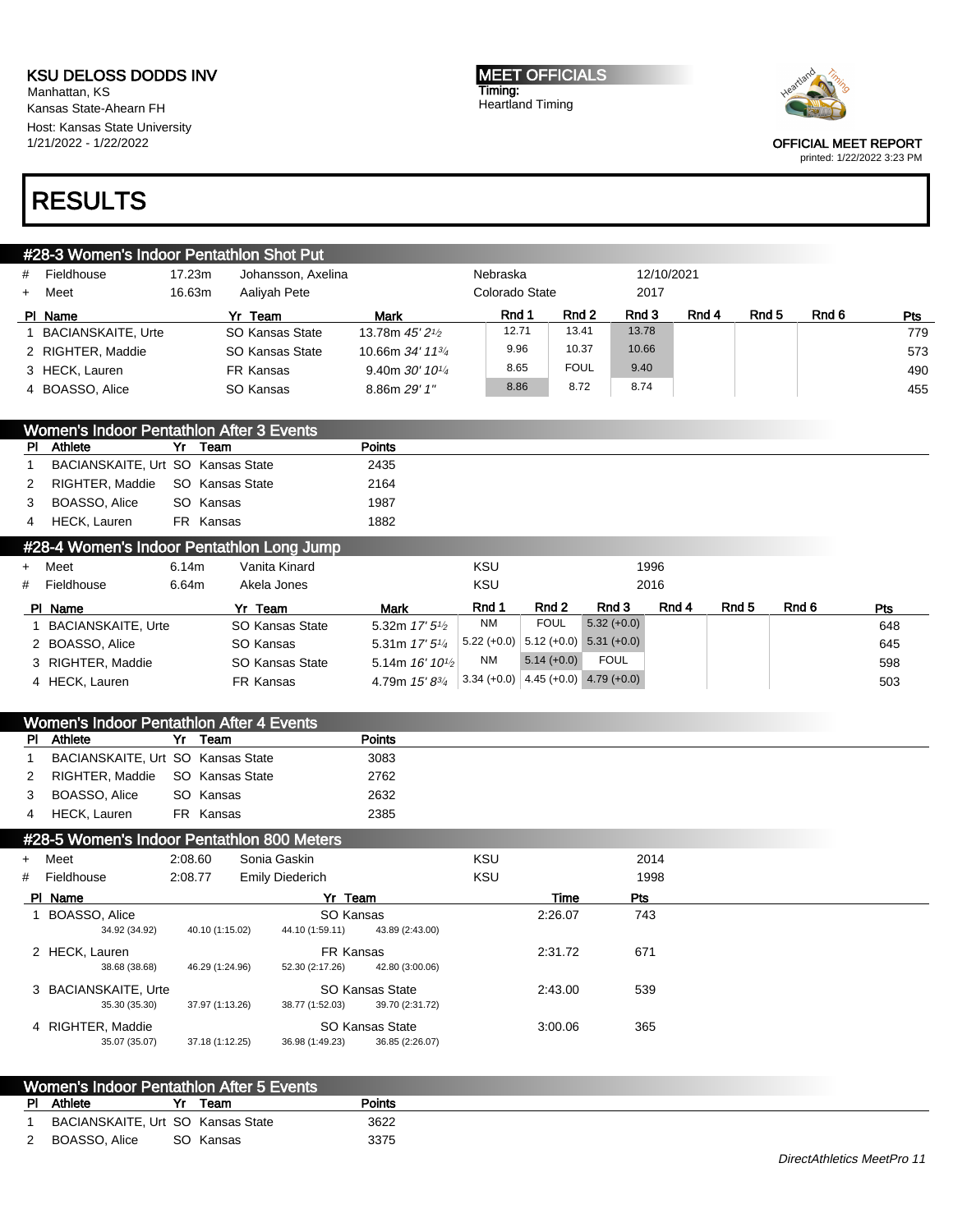Manhattan, KS Kansas State-Ahearn FH Host: Kansas State University 1/21/2022 - 1/22/2022

# RESULTS

MEET OFFICIALS Timing: Heartland Timing



OFFICIAL MEET REPORT

| Athlete<br>Yr<br>Team<br>Points<br>PI<br>RIGHTER, Maddie<br>SO Kansas State<br>3127<br>3<br>HECK, Lauren<br>3056<br>FR Kansas<br>4<br>#1 Men's 60 Meters<br>6.62<br>Bryce Johnson<br>Tulsa<br>2016<br>Meet<br>$\ddot{}$<br>6.53<br><b>HINDS</b><br>Fieldhouse<br><b>Trell Kimmons</b><br>2006<br>#<br>PI Name<br>Yr Team<br>H(PI)<br>Time |                            |
|-------------------------------------------------------------------------------------------------------------------------------------------------------------------------------------------------------------------------------------------------------------------------------------------------------------------------------------------|----------------------------|
|                                                                                                                                                                                                                                                                                                                                           |                            |
|                                                                                                                                                                                                                                                                                                                                           |                            |
|                                                                                                                                                                                                                                                                                                                                           |                            |
|                                                                                                                                                                                                                                                                                                                                           |                            |
|                                                                                                                                                                                                                                                                                                                                           |                            |
|                                                                                                                                                                                                                                                                                                                                           |                            |
|                                                                                                                                                                                                                                                                                                                                           |                            |
| 1 KERR, Kavian<br><b>FR Kansas State</b><br>6.85<br>1(1)                                                                                                                                                                                                                                                                                  |                            |
| 2 CHARLTON, Aaron<br><b>SR Oral Roberts</b><br>6.95<br>1(2)                                                                                                                                                                                                                                                                               |                            |
| 3 CLARKE, Darian<br><b>FR Kansas State</b><br>7.00<br>1(3)                                                                                                                                                                                                                                                                                |                            |
| CHOUGULE, Prithviraj<br><b>FR Kansas State</b><br>7.07<br>2(1)<br>4                                                                                                                                                                                                                                                                       |                            |
| SO Kansas State<br>HASSED, Nate<br>7.08<br>1(4)<br>5                                                                                                                                                                                                                                                                                      |                            |
| MACKEY, Joel<br>JR Oral Roberts<br>7.10<br>1(5)<br>6                                                                                                                                                                                                                                                                                      |                            |
| SO Oral Roberts<br><b>IKUTIMINU, Will</b><br>7.21<br>$\mathbf{7}$<br>2(2)                                                                                                                                                                                                                                                                 |                            |
| MCCAFFERTY, Parker<br><b>JR Kansas State</b><br>7.22<br>2(3)<br>8                                                                                                                                                                                                                                                                         |                            |
| FR Oral Roberts<br>9 OKWONNA, Alexander<br>7.54<br>2(4)                                                                                                                                                                                                                                                                                   |                            |
| LACKEY, Carson<br><b>SR Kansas State</b><br><b>DNS</b><br>1                                                                                                                                                                                                                                                                               |                            |
| JR Oral Roberts<br>SMITH, Donovan<br><b>DNS</b><br>1                                                                                                                                                                                                                                                                                      |                            |
| JR Oral Roberts<br>JACKSON, Kevin<br><b>DNS</b><br>1                                                                                                                                                                                                                                                                                      |                            |
| HARPER, Ronnie<br><b>FR Oral Roberts</b><br><b>DNS</b><br>2                                                                                                                                                                                                                                                                               |                            |
|                                                                                                                                                                                                                                                                                                                                           |                            |
| #30 Men's 200 Meters                                                                                                                                                                                                                                                                                                                      |                            |
| KSU<br><b>Terrell Smith</b><br>Meet<br>21.02<br>2018<br>$\ddot{}$                                                                                                                                                                                                                                                                         |                            |
| Fieldhouse<br>20.89<br><b>Trell Kimmons</b><br><b>HINDS</b><br>2006<br>#                                                                                                                                                                                                                                                                  |                            |
| $H(PI)$ Pts<br>PI Name<br>Yr Team<br>Time                                                                                                                                                                                                                                                                                                 |                            |
| 1 MCCAFFERTY, Parker<br><b>JR Kansas State</b><br>23.51<br>2(1)                                                                                                                                                                                                                                                                           |                            |
| SMITH, Donovan<br><b>JR Oral Roberts</b><br><b>DNS</b><br>1                                                                                                                                                                                                                                                                               |                            |
| JR Oral Roberts<br>MACKEY, Joel<br><b>DNS</b><br>1                                                                                                                                                                                                                                                                                        |                            |
| CLARKE, Darian<br><b>FR Kansas State</b><br><b>DNS</b><br>1                                                                                                                                                                                                                                                                               |                            |
| LACKEY, Carson<br><b>SR Kansas State</b><br><b>DNS</b><br>$\overline{2}$                                                                                                                                                                                                                                                                  |                            |
| SO Oral Roberts<br><b>IKUTIMINU, Will</b><br><b>DNS</b><br>2                                                                                                                                                                                                                                                                              |                            |
| SO Kansas State<br>HASSED, Nate<br><b>DNS</b><br>3                                                                                                                                                                                                                                                                                        |                            |
| FR Oral Roberts<br>HARPER, Ronnie<br><b>DNS</b><br>3                                                                                                                                                                                                                                                                                      |                            |
|                                                                                                                                                                                                                                                                                                                                           |                            |
| #38 Men's 300 Meters                                                                                                                                                                                                                                                                                                                      |                            |
| 2012<br>- Meet<br>34.60<br>Tulsa<br>Julian Frazier                                                                                                                                                                                                                                                                                        |                            |
| Yr Team<br>Time<br>Pts<br>PI Name                                                                                                                                                                                                                                                                                                         |                            |
| 1 FOURTE, Chauncey<br>JR Oral Roberts<br>36.53                                                                                                                                                                                                                                                                                            |                            |
| 2 GRANDERSON, Josiah<br><b>JR Oral Roberts</b><br>36.84                                                                                                                                                                                                                                                                                   |                            |
|                                                                                                                                                                                                                                                                                                                                           |                            |
| #3 Men's 400 Meters                                                                                                                                                                                                                                                                                                                       |                            |
| Meet<br>46.50<br>Michael Blackwood<br>Oklahoma<br>1999<br>$\ddot{}$                                                                                                                                                                                                                                                                       |                            |
| <b>BJC</b><br>Fieldhouse<br>46.10<br>Darnell Hall<br>1992<br>#                                                                                                                                                                                                                                                                            |                            |
|                                                                                                                                                                                                                                                                                                                                           |                            |
| PI Name<br>Yr Team<br>Time<br>1 NEELY, Cameron<br><b>SR Oral Roberts</b><br>51.29                                                                                                                                                                                                                                                         |                            |
| 2 ADAMS, Colby<br><b>SR Oral Roberts</b><br>53.32                                                                                                                                                                                                                                                                                         |                            |
|                                                                                                                                                                                                                                                                                                                                           |                            |
|                                                                                                                                                                                                                                                                                                                                           | DirectAthletics MeetPro 12 |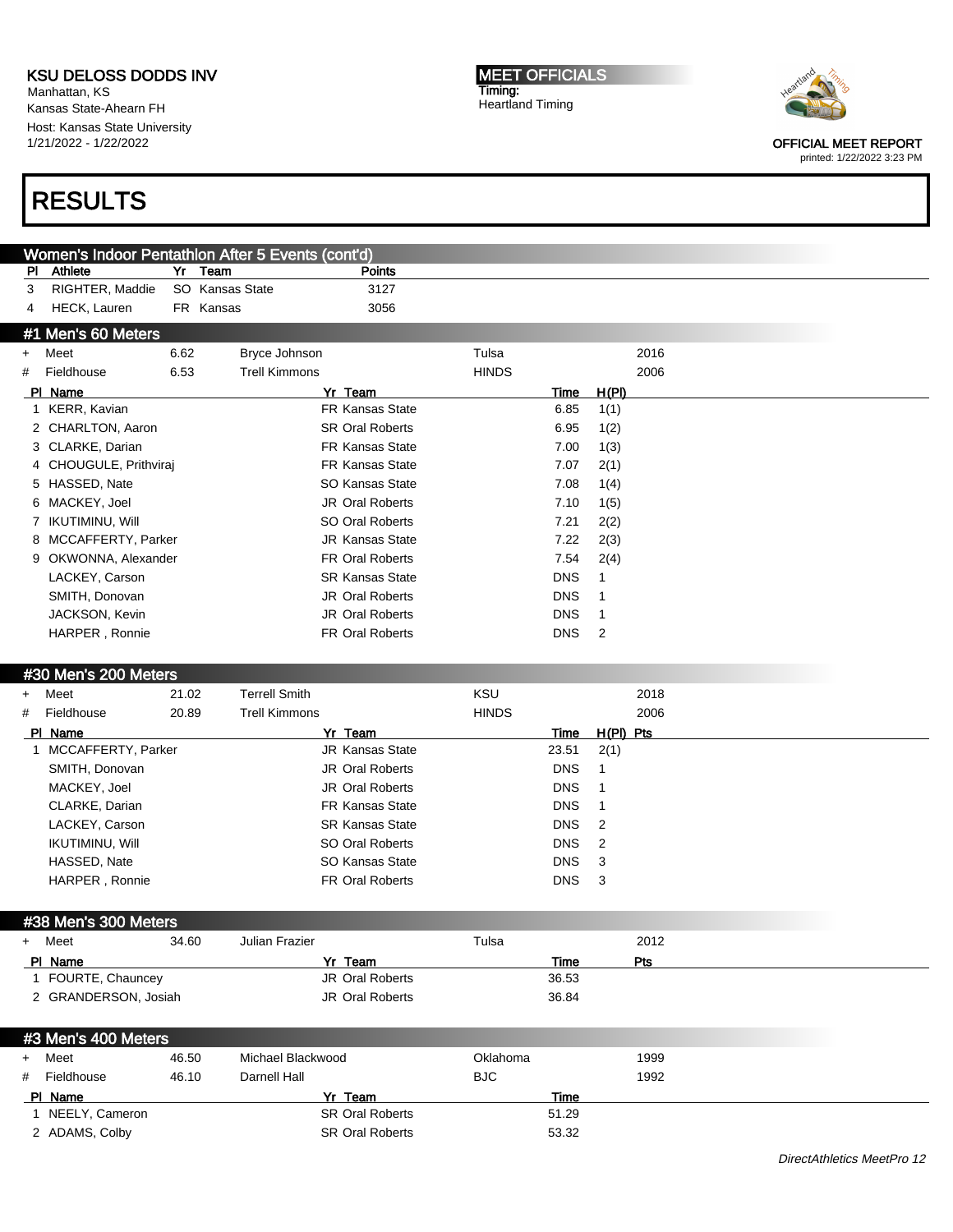Manhattan, KS Kansas State-Ahearn FH Host: Kansas State University 1/21/2022 - 1/22/2022

MEET OFFICIALS Timing: Heartland Timing



OFFICIAL MEET REPORT

printed: 1/22/2022 3:23 PM

## RESULTS

| #3 Men's 400 Meters (cont'd) |                        |            |  |
|------------------------------|------------------------|------------|--|
| PI Name                      | Team                   | Time       |  |
| HANNA, Ethan                 | JR Oral Roberts        | <b>DNS</b> |  |
| SHANNON, Jake                | JR Oral Roberts        | <b>DNS</b> |  |
| JAMES, Noah                  | <b>JR Oral Roberts</b> | <b>DNS</b> |  |

#### #5 Men's 600y

| + Meet                               | 1:09.65 | <b>Tyrone Watkins</b>  | KSU         | 12/10/2021 |
|--------------------------------------|---------|------------------------|-------------|------------|
| # Fieldhouse                         | 1:08.91 | Ryan Hayden            | BJC.        | 1992       |
| PI Name                              |         | Yr Team                | <b>Time</b> |            |
| BAUGHMAN, Aden<br>1:13.51(1:13.51)   |         | SO Oral Roberts        | 1:13.51     |            |
| 2 CARROLL, Will<br>1:14.46 (1:14.46) |         | <b>FR Kansas State</b> | 1:14.46     |            |
| 3 DERRY, Ryan<br>1:15.37(1:15.37)    |         | <b>FR Kansas State</b> | 1:15.37     |            |
| 4 LOUW, Gabriel<br>1:19.44 (1:19.44) |         | SO Kansas State        | 1:19.44     |            |

#### #32 Men's 800 Meters

| + Meet                                  | 1:50.49         | <b>Christian Smith</b>                    |                                                | KSU  |         | 2006 |
|-----------------------------------------|-----------------|-------------------------------------------|------------------------------------------------|------|---------|------|
| # Fieldhouse                            | 1:49.40         | Saveri Ngidhi                             |                                                | BJC. |         | 1992 |
| PI Name                                 |                 | Yr Team                                   |                                                |      | Time    | Pts  |
| HODGE, Travis<br>26.80 (26.80)          | 27.37 (54.17)   | 28.40 (1:22.57)                           | <b>UNAUNAT-Kansas State</b><br>30.05 (1:52.61) |      | 1:53.06 |      |
| 2 VINCENT, Jack<br>27.22 (27.22)        | 27.70 (54.91)   | <b>FR Kansas State</b><br>.12(55.03)      | 1:01.19 (1:56.21)                              |      | 1:56.08 |      |
| 3 JOHNSTON, Kyle<br>27.01 (27.01)       | 27.37 (54.37)   | SO Kansas State<br>.17 (54.53)            | 1:02.39 (1:56.92)                              |      | 1:56.98 |      |
| 4 KIPNGETICH, Emmanuel<br>30.56 (30.56) | 34.42 (1:04.98) | <b>SR Oral Roberts</b><br>15.47 (1:20.44) | 22.50 (1:42.94)                                |      | 2:22.51 |      |

#### #9 Men's 1 Mile Run

| + Meet                          | 4:06.04           | <b>Trey Harrison</b> |                               |                   | <b>Wichita State</b>       | 1989 |
|---------------------------------|-------------------|----------------------|-------------------------------|-------------------|----------------------------|------|
| # Fieldhouse                    | 4:01.19           | Jon Wild             |                               | OSU               |                            | 1995 |
| PI Name                         |                   |                      | Yr Team                       |                   | Time                       |      |
| MOORE, Joe<br>1:02.93 (1:02.93) | 1:04.52 (2:07.45) | 33.07 (2:40.52)      | Unattached<br>32.07 (3:12.58) |                   | 4:16.56                    |      |
| 2 GUTIERREZ, Alex               |                   |                      | <b>FR Kansas State</b>        | 32.67 (3:45.25)   | 31.31 (4:16.56)<br>4:16.85 |      |
| 31.08 (31.08)                   | 30.85 (1:01.93)   | 31.89 (1:33.82)      | 33.08 (2:06.90)               | 32.93 (2:39.83)   | 32.85 (3:12.68)            |      |
| 33.34 (3:46.02)                 | 29.18 (4:15.20)   |                      |                               |                   |                            |      |
| 3 KIELHOFNER, Stephen           |                   |                      | SO Kansas State               |                   | 4:18.68                    |      |
| 29.74 (29.74)                   | 30.23 (59.97)     | 33.03 (1:33.00)      | 31.39 (2:04.39)               | 32.77 (2:37.16)   | 33.99 (3:11.15)            |      |
| 33.64 (3:44.79)                 | 30.77 (4:15.56)   |                      |                               |                   |                            |      |
| 4 HIGGERSON, Aiden              |                   |                      | <b>FR Kansas State</b>        |                   | 4.25.25                    |      |
| 31.69 (31.69)                   | 28.45 (1:00.14)   | 33.87 (1:34.00)      | 1:06.09(2:40.09)              | 1:10.81 (3:50.89) | 34.36 (4:25.25)            |      |
| 5 MOORE, Jack                   |                   |                      | SO Kansas State               |                   | 4:26.34                    |      |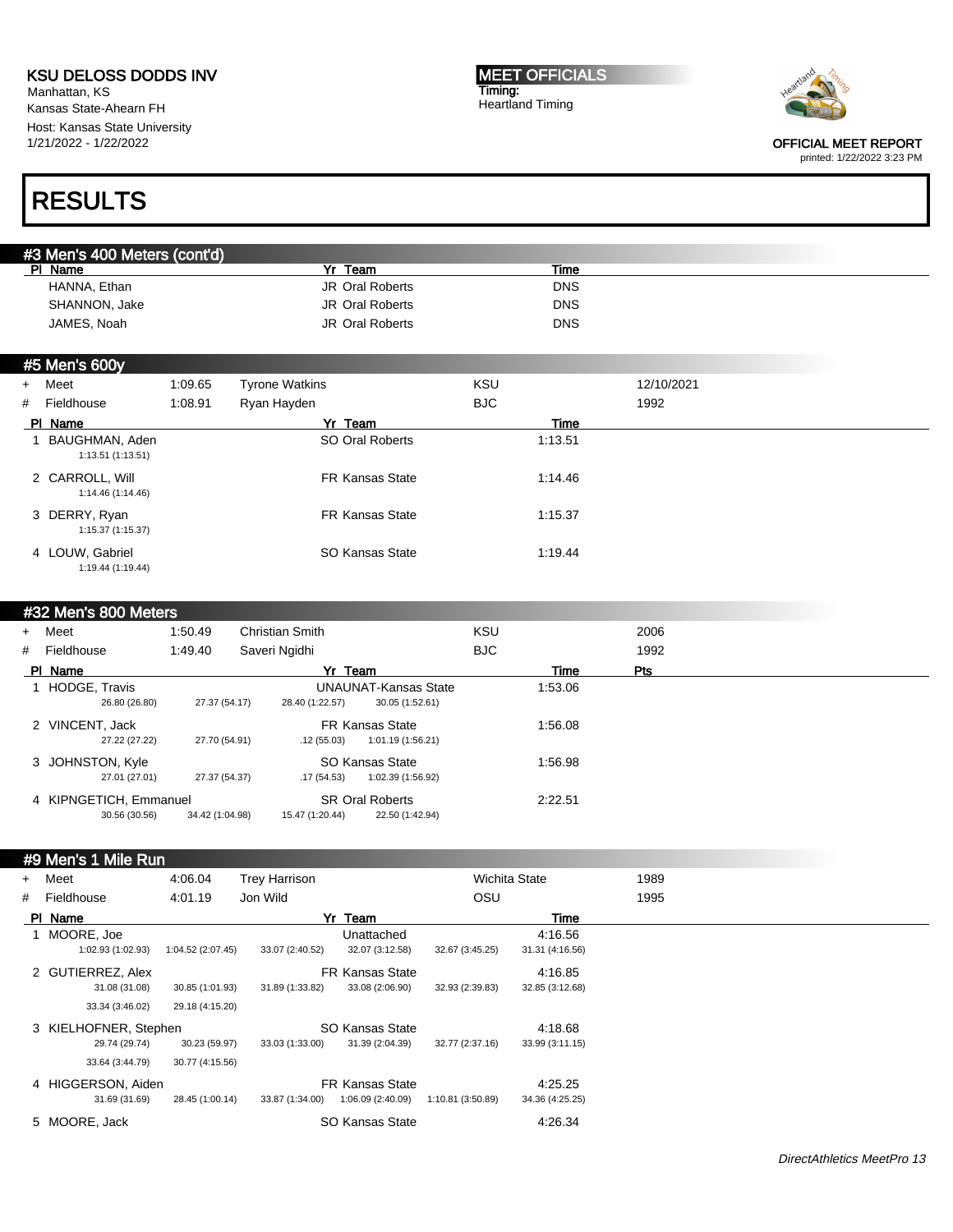Manhattan, KS Kansas State-Ahearn FH Host: Kansas State University 1/21/2022 - 1/22/2022

MEET OFFICIALS Timing: Heartland Timing



OFFICIAL MEET REPORT printed: 1/22/2022 3:23 PM

# RESULTS

|                | #9 Men's 1 Mile Run (cont'd)  |                 |                           |                            |                    |                           |                 |                 |      |      |      |      |  |
|----------------|-------------------------------|-----------------|---------------------------|----------------------------|--------------------|---------------------------|-----------------|-----------------|------|------|------|------|--|
|                | PI Name<br>31.79 (31.79)      | 17.96 (49.75)   | 46.15 (1:35.89)           | Yr Team<br>33.22 (2:09.10) | 1:05.57 (3:14.67)  | Time<br>1:11.67 (4:26.34) |                 |                 |      |      |      |      |  |
|                | 33.76 (5:00.09)               |                 |                           |                            |                    |                           |                 |                 |      |      |      |      |  |
|                | 6 KIPNGETICH, Emmanuel        |                 |                           | <b>SR Oral Roberts</b>     |                    | 4:54.16                   |                 |                 |      |      |      |      |  |
|                | 1:40.24 (1:40.24)             | 2.38 (1:42.62)  | 1:12.22 (2:54.84)         | 39.16 (3:33.99)            | 39.84 (4:13.82)    | 40.34 (4:54.16)           |                 |                 |      |      |      |      |  |
|                | STEVENSON, Noah               |                 |                           | UNAUNAT-Kansas State       |                    | <b>DNS</b>                |                 |                 |      |      |      |      |  |
|                |                               |                 |                           |                            |                    |                           |                 |                 |      |      |      |      |  |
|                | #34 Men's 3000 Meters         |                 |                           |                            |                    |                           |                 |                 |      |      |      |      |  |
| $\ddot{}$      | Meet                          | 8:27.64         | <b>Kwanele Mthembu</b>    |                            | <b>Texas State</b> |                           |                 | 2021            |      |      |      |      |  |
| #              | Fieldhouse                    | 8:10.48         | Adam Goucher              |                            | CU                 |                           |                 | 1995            |      |      |      |      |  |
|                | PI Name                       |                 |                           | Yr Team                    |                    | Time                      |                 | Pts             |      |      |      |      |  |
|                | 1 FISHER, Jack                |                 |                           | SO Unattached              |                    | 9:00.81                   |                 |                 |      |      |      |      |  |
|                | 38.36 (38.36)                 | 37.18 (1:15.53) | 35.82 (1:51.35)           | 36.31 (2:27.66)            | 37.12 (3:04.77)    |                           | 36.65 (3:41.42) |                 |      |      |      |      |  |
|                | 36.27 (4:17.69)               | 36.38 (4:54.06) | 36.12 (5:30.18)           | 36.07 (6:06.24)            | 36.09 (6:42.33)    |                           | 36.31 (7:18.64) |                 |      |      |      |      |  |
|                | 35.94 (7:54.57)               | 34.02 (8:28.58) | 32.23 (9:00.81)           |                            |                    |                           |                 |                 |      |      |      |      |  |
|                | MOORE, Joe                    |                 |                           | Unattached                 |                    | <b>DNS</b>                |                 |                 |      |      |      |      |  |
|                |                               |                 |                           |                            |                    |                           |                 |                 |      |      |      |      |  |
|                | #36 Men's 4 x 400m Relay      |                 |                           |                            |                    |                           |                 |                 |      |      |      |      |  |
|                | Meet                          |                 |                           |                            |                    | <b>Barton County</b>      |                 |                 |      |      |      |      |  |
| $\ddot{}$<br># |                               | 3:11.10         |                           |                            | BU                 |                           |                 | 1989            |      |      |      |      |  |
|                | Fieldhouse                    | 3:08.18         |                           |                            |                    |                           |                 | 1999            |      |      |      |      |  |
|                | PI Team<br>1 Kansas State (A) |                 |                           |                            |                    |                           |                 | Time<br>3:18.13 |      | Pts  |      |      |  |
|                | 1) CARROLL, Will FR           |                 |                           | 2) GALE, Kyle FR           |                    |                           |                 |                 |      |      |      |      |  |
|                | 52.023 (52.023)               |                 |                           | 1:39.542 (47.519)          |                    |                           |                 |                 |      |      |      |      |  |
|                | 3) HANSON, Antonio FR         |                 |                           | 4) KERR, Kavian FR         |                    |                           |                 |                 |      |      |      |      |  |
|                | 2:27.518 (47.977)             |                 |                           | 3:18.127 (50.609)          |                    |                           |                 |                 |      |      |      |      |  |
|                | 2 Kansas State (B)            |                 |                           |                            |                    |                           |                 | 3:41.49         |      |      |      |      |  |
|                | 1) JOHNSTON, Kyle SO          |                 |                           | 2) VINCENT, Jack FR        |                    |                           |                 |                 |      |      |      |      |  |
|                | 3) DERRY, Ryan FR             |                 |                           | 4) GUTIERREZ, Alex FR      |                    |                           |                 |                 |      |      |      |      |  |
|                | UNAT-Kansas State (A)         |                 |                           |                            |                    |                           |                 | <b>DNF</b>      |      |      |      |      |  |
|                | Oral Roberts (A)              |                 |                           |                            |                    |                           |                 | DQ              |      |      |      |      |  |
|                | 1) HANNA, Ethan JR            |                 |                           | 2) CLIFFORD, John FR       |                    |                           |                 |                 |      |      |      |      |  |
|                | 3) NEELY, Cameron SR          |                 |                           | 4) SHANNON, Jake JR        |                    |                           |                 |                 |      |      |      |      |  |
|                |                               |                 |                           |                            |                    |                           |                 |                 |      |      |      |      |  |
|                | #15 Men's High Jump           |                 |                           |                            |                    |                           |                 |                 |      |      |      |      |  |
| $\ddot{}$      | Meet                          | 2.31m           | Erik Kynard               |                            | Jordan             |                           |                 | 2018            |      |      |      |      |  |
|                |                               |                 | Erik Kynard/Nathan Leeper |                            | NIKE/KSU           |                           |                 | 2013            |      |      |      |      |  |
| #              | Fieldhouse                    | 2.33m           |                           |                            |                    |                           |                 |                 |      |      |      |      |  |
|                | PI Name                       |                 | Yr Team                   | <b>Mark</b>                | 1.76 1.81          | 1.86                      | 1.91            | 1.96            | 2.01 | 2.06 | 2.11 | 2.16 |  |
|                | 1 RICHARDSON, Devon           |                 | SO Kansas State           | 2.16m 7' 1"                | <b>PPP</b>         | PPP<br>PPP                | $\circ$         | O               | O    | XO   | XO   | XO   |  |
|                | 2 SLOAN, Kemuel               |                 | JR Oral Roberts           | 1.91m $6'3\frac{1}{4}$     | <b>PPP</b>         | O<br>O                    | XXO XXX         |                 |      |      |      |      |  |
|                | 3 STUBBS, Keithwood           |                 | FR Oral Roberts           | 1.76m 5' 91/4              | XO                 | XXX                       |                 |                 |      |      |      |      |  |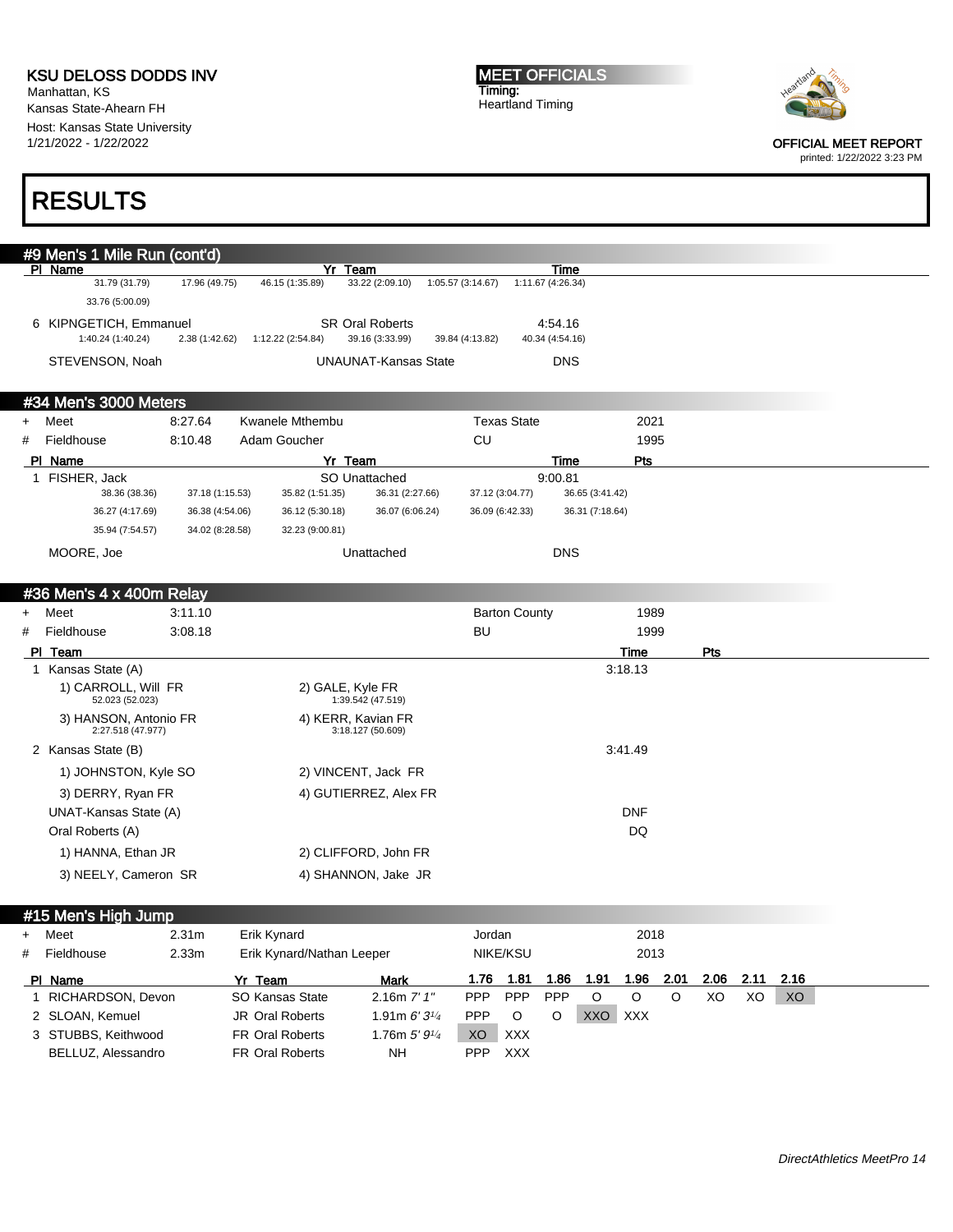Manhattan, KS Kansas State-Ahearn FH Host: Kansas State University 1/21/2022 - 1/22/2022

# RESULTS

| #17 Men's Pole Vault |  |  |
|----------------------|--|--|
|                      |  |  |

|   | Meet                | 5.62m | Pat Manson             |                            | Kansas     |            |      |      | 1989 |            |  |
|---|---------------------|-------|------------------------|----------------------------|------------|------------|------|------|------|------------|--|
| # | Fieldhouse          | 5.70m | Jacob Davis            |                            | UT         |            |      |      | 1999 |            |  |
|   | PI Name             |       | Yr Team                | <b>Mark</b>                | 4.45       | 4.60       | 4.75 | 4.90 | 5.00 | -5.10      |  |
|   | PINKLEY, Jesse      |       | SO Kansas State        | 5.00m $16' 4^{3/4}$        | <b>PPP</b> |            |      | XO   |      | <b>XXX</b> |  |
|   | 2 VASQUEZ, Jonathan |       | <b>FR Oral Roberts</b> | 4.60m $15'1''$             |            |            | XPP  | XX   |      |            |  |
|   | 3 ALLEN, Kaleb      |       | SO Oral Roberts        | 4.45m 14' 7 <sup>1/4</sup> | XO         | <b>XXX</b> |      |      |      |            |  |

#### #19 Men's Long Jump

|   | + Meet               | 7.64m | <b>Steve Fritz</b>     |                | Visa          |             |             | 1993          |             |                                       |
|---|----------------------|-------|------------------------|----------------|---------------|-------------|-------------|---------------|-------------|---------------------------------------|
| # | Fieldhouse           | 8.15m | James Beckford         |                | BJC.          |             |             | 1995          |             |                                       |
|   | PI Name              |       | Yr Team                | <b>Mark</b>    | Rnd 1         | Rnd 2       | Rnd 3       | Rnd 4         | Rnd 5       | Rnd 6                                 |
|   | BELLUZ, Alessandro   |       | <b>FR Oral Roberts</b> | 6.17m $20'3''$ | <b>FOUL</b>   | <b>FOUL</b> | <b>FOUL</b> | $6.17 (+0.0)$ | <b>FOUL</b> | $6.01 (+0.0)$                         |
|   | 2 OKWONNA, Alexander |       | <b>FR Oral Roberts</b> | 5.82m 19' 11/4 | $5.71 (+0.0)$ | <b>FOUL</b> | <b>FOUL</b> |               |             | $5.24 (+0.0)$ 5.63 (+0.0) 5.82 (+0.0) |
|   | TABLA, Joshua        |       | <b>SR Oral Roberts</b> | <b>NM</b>      |               |             |             |               |             |                                       |
|   | SLOAN, Kemuel        |       | <b>JR Oral Roberts</b> | <b>NM</b>      |               |             |             |               |             |                                       |

|   | #21 Men's Triple Jump |        |                        |                             |                                                                                  |             |             |             |             |             |
|---|-----------------------|--------|------------------------|-----------------------------|----------------------------------------------------------------------------------|-------------|-------------|-------------|-------------|-------------|
|   | + Meet                | 15.97m | Quincy Howe            |                             | Wyoming                                                                          |             |             | 2001        |             |             |
| # | Fieldhouse            | 16.79m | Leevan Sands           |                             | <b>BCC</b>                                                                       |             |             | 2002        |             |             |
|   | PI Name               |        | Yr Team                | <b>Mark</b>                 | Rnd 1                                                                            | Rnd 2       | Rnd 3       | Rnd 4       | Rnd 5       | Rnd 6       |
|   | KEY, Cameron          |        | <b>JR Kansas State</b> | 14.20m 46' 7 <sup>1/4</sup> | $14.20 (+0.0)$                                                                   | <b>FOUL</b> | <b>FOUL</b> | <b>FOUL</b> | <b>PASS</b> | <b>PASS</b> |
|   | 2 SLOAN, Kemuel       |        | <b>JR Oral Roberts</b> | 14.16m $46'5\frac{1}{2}$    | $(14.07 (+0.0) 13.96 (+0.0) 14.16 (+0.0) 13.09 (+0.0) 13.95 (+0.0) 14.06 (+0.0)$ |             |             |             |             |             |
|   | TABLA, Joshua         |        | <b>SR Oral Roberts</b> | <b>NM</b>                   |                                                                                  |             |             |             |             |             |

#### #23 Men's Shot Put

| Meet<br>$+$<br># | Fieldhouse          | 19.85m<br>22.58m | Mostafa Hassan<br><b>Ryan Crouser</b> |                | Colorado State<br><b>NIKE</b> |                  | 2017<br>2021 |             |                  |             |
|------------------|---------------------|------------------|---------------------------------------|----------------|-------------------------------|------------------|--------------|-------------|------------------|-------------|
| PI Name          |                     |                  | Yr<br>Team                            | Mark           | Rnd 1                         | Rnd <sub>2</sub> | Rnd 3        | Rnd 4       | Rnd <sub>5</sub> | Rnd 6       |
|                  | GIBBON, Jackson     |                  | <b>FR Kansas State</b>                | 15.52m 50' 11" | 15.06                         | <b>FOUL</b>      | 15.52        | <b>FOUL</b> | 15.03            | <b>FOUL</b> |
|                  | 2 O'CONNELL, Darius |                  | <b>FR Kansas State</b>                | 14.60m 47' 11" | 14.41                         | 14.60            | 12.53        | 14.30       | 14.29            | 14.06       |

### #25 Men's Weight Throw

|              | 21.68m                                                 | Mitch Dixon            |               | KSU |             |       | 2018        |             |                  |             |
|--------------|--------------------------------------------------------|------------------------|---------------|-----|-------------|-------|-------------|-------------|------------------|-------------|
|              | 22.92m                                                 | <b>Scott Russell</b>   |               | KU  |             |       | 2002        |             |                  |             |
|              |                                                        | Yr Team                | Mark          |     | Rnd 1       | Rnd 2 | Rnd 3       | Rnd 4       | Rnd <sub>5</sub> | Rnd 6       |
| MCCALL, Kade |                                                        | <b>FR Kansas State</b> | 19.71m 64' 8" |     | <b>FOUL</b> | 19.50 | <b>FOUL</b> | <b>FOUL</b> | 19.41            | 19.71       |
|              |                                                        | JR Oral Roberts        | 13.79m 45' 3" |     | 13.79       | 13.23 | 13.57       | <b>FOUL</b> | <b>FOUL</b>      | <b>FOUL</b> |
|              | Meet<br># Fieldhouse<br>PI Name<br>2 MEFFORD, Mitchell |                        |               |     |             |       |             |             |                  |             |

#### **#37 Men's Indoor Heptathlon**<br>Pl Name **Points** 60 Long Jump Shot Put High Jump 60H Pole Vault 1000 1 DOWNES, Grant Kansas Team Points: 10 4916 7.15 830 6.38m 20' 11<sup>1</sup>/<sup>4</sup> 670 12.67m 41' 7" 647 1.84m  $6' 0'<sub>2</sub>$ 661 8.39 886 4.10m 13' 5<sup>1</sup>/<sup>4</sup> 645 3:09.16 577

MEET OFFICIALS Timing: Heartland Timing



OFFICIAL MEET REPORT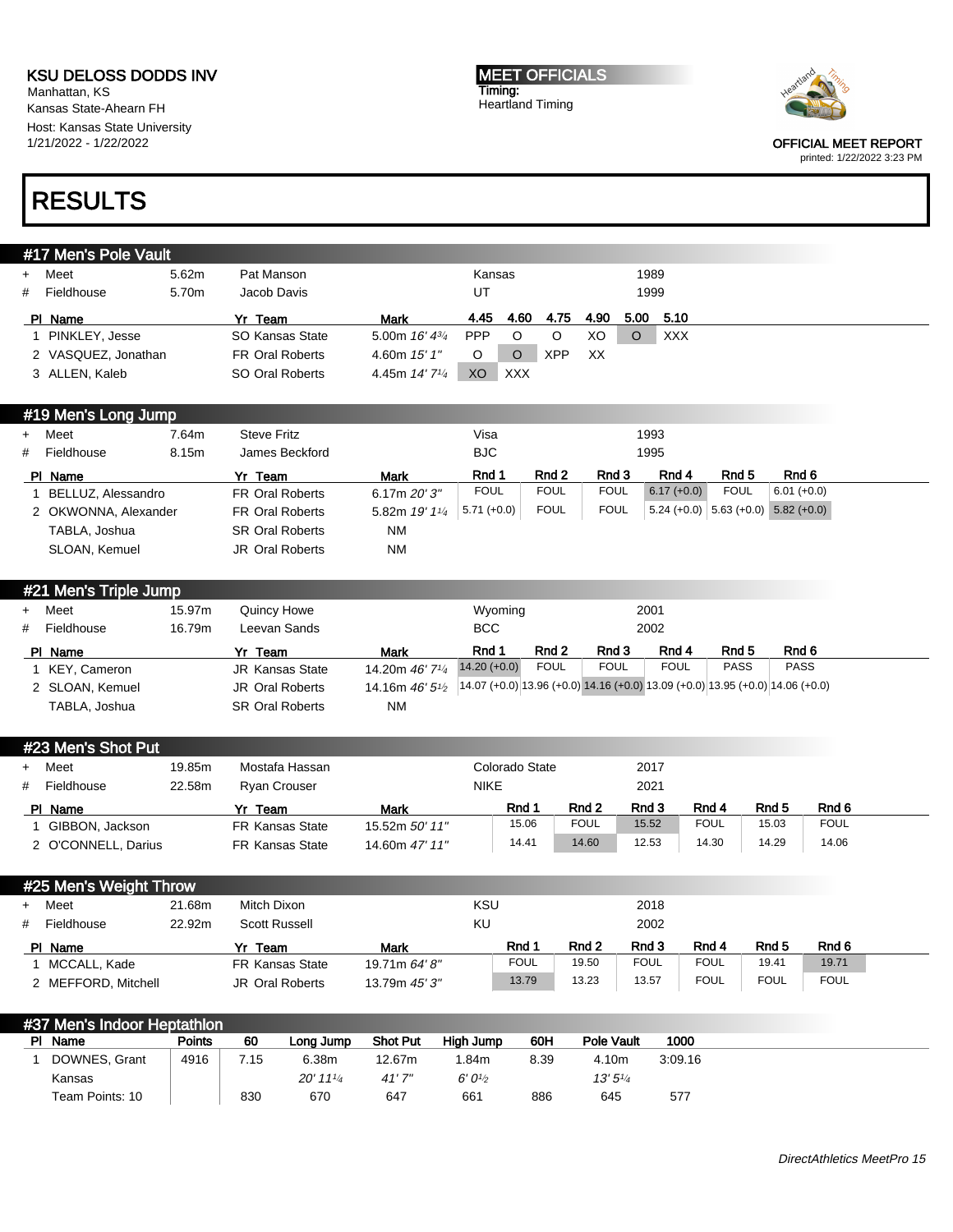Manhattan, KS Kansas State-Ahearn FH Host: Kansas State University 1/21/2022 - 1/22/2022

#### MEET OFFICIALS Timing: Heartland Timing



OFFICIAL MEET REPORT

#### printed: 1/22/2022 3:23 PM

# RESULTS

|   | #37 Men's Indoor Heptathlon (cont'd) |               |      |                    |                     |                    |            |            |            |  |
|---|--------------------------------------|---------------|------|--------------------|---------------------|--------------------|------------|------------|------------|--|
|   | PI Name                              | <b>Points</b> | 60   | Long Jump          | <b>Shot Put</b>     | High Jump          | 60H        | Pole Vault | 1000       |  |
| 2 | UHLIN, Emil                          | 3561          | 7.54 | <b>NM</b>          | 13.04m              | 1.69m              | 8.59       | NH.        | 2:45.29    |  |
|   | Kansas State                         |               |      |                    | $42' 91_2$          | 5'6'' <sub>2</sub> |            |            |            |  |
|   | Team Points: 8                       |               | 700  |                    | 670                 | 536                | 839        |            | 816        |  |
|   | 3 AF FORSELLES, C                    | 3099          | 7.09 | <b>NM</b>          | 12.27m              | NH.                | 8.38       | <b>NH</b>  | 2:52.80    |  |
|   | Kansas State                         |               |      |                    | 40'3'' <sub>4</sub> |                    |            |            |            |  |
|   | Team Points: 6                       |               | 851  |                    | 623                 |                    | 888        |            | 737        |  |
| 4 | SHANKAR, Tejaswi                     | 2425          | 7.16 | 7.40m              | 13.35m              | NH.                |            | <b>NH</b>  |            |  |
|   | Kansas State                         |               |      | 24'3''             | 43' 93/4            |                    |            |            |            |  |
|   | Team Points: 5                       |               | 826  | 910                | 689                 |                    |            |            |            |  |
|   | <b>ADAMONIS, Matas</b>               | <b>NP</b>     | 7.75 | 6.21 <sub>m</sub>  | 13.13m              | 1.69m              | <b>DNS</b> | <b>NH</b>  | <b>DNS</b> |  |
|   | Kansas State                         |               |      | $20' 4\frac{1}{2}$ | 43'1''              | 5'6'' <sub>2</sub> |            |            |            |  |
|   |                                      |               | 634  | 632                | 675                 | 536                |            |            |            |  |

| #37-1 Men's Indoor Heptathlon 60 Meters |      |                        |              |      |  |
|-----------------------------------------|------|------------------------|--------------|------|--|
| + Meet                                  | 6.62 | Bryce Johnson          | Tulsa        | 2016 |  |
| # Fieldhouse                            | 6.53 | Trell Kimmons          | <b>HINDS</b> | 2006 |  |
| PI Name                                 |      | Yr Team                | Time         | Pts  |  |
| 1 AF FORSELLES, Carl                    |      | <b>FR Kansas State</b> | 7.09         | 851  |  |
| 2 DOWNES, Grant                         |      | <b>SR Kansas</b>       | 7.15         | 830  |  |
| 3 SHANKAR, Tejaswin                     |      | <b>SR Kansas State</b> | 7.16         | 826  |  |
| 4 UHLIN, Emil                           |      | <b>FR Kansas State</b> | 7.54         | 700  |  |
| 5 ADAMONIS, Matas                       |      | <b>JR Kansas State</b> | 7.75         | 634  |  |

|                | Men's Indoor Heptathlon After 1 Events |                 |               |
|----------------|----------------------------------------|-----------------|---------------|
|                | <b>PI</b> Athlete                      | Yr Team         | <b>Points</b> |
|                | 1 AF FORSELLES, C FR Kansas State      |                 | 851           |
|                | 2 DOWNES, Grant                        | SR Kansas       | 830           |
|                | 3 SHANKAR, Tejaswi SR Kansas State     |                 | 826           |
| $\overline{4}$ | UHLIN. Emil                            | FR Kansas State | 700           |
|                | 5 ADAMONIS Matas JR Kansas State       |                 | 634           |

### #37-2 Men's Indoor Heptathlon Long Jump

| + Meet             | 7.64m | <b>Steve Fritz</b>     |                                                                    | Visa        |                                       |              | 1993  |       |       |            |
|--------------------|-------|------------------------|--------------------------------------------------------------------|-------------|---------------------------------------|--------------|-------|-------|-------|------------|
| # Fieldhouse       | 8.15m | James Beckford         |                                                                    | <b>BJC</b>  |                                       |              | 1995  |       |       |            |
| PI Name            |       | Yr Team                | <b>Mark</b>                                                        | Rnd 1       | Rnd 2                                 | Rnd 3        | Rnd 4 | Rnd 5 | Rnd 6 | <b>Pts</b> |
| SHANKAR, Tejaswin  |       | <b>SR Kansas State</b> | 7.40m $24'31/2$                                                    |             | $7.40 (+0.0)$ $7.21 (+0.0)$           | <b>PASS</b>  |       |       |       | 910        |
| 2 DOWNES, Grant    |       | <b>SR Kansas</b>       | 6.38m $20'$ 11 <sup>1</sup> / <sub>4</sub> 6.38 (+0.0) 6.36 (+0.0) |             |                                       | $6.09(+0.0)$ |       |       |       | 670        |
| 3 ADAMONIS, Matas  |       | <b>JR Kansas State</b> | 6.21m $20'$ 4 $\frac{1}{2}$                                        |             | $5.91 (+0.0)$ 6.21 (+0.0) 5.94 (+0.0) |              |       |       |       | 632        |
| AF FORSELLES, Carl |       | <b>FR Kansas State</b> | <b>NM</b>                                                          | <b>FOUL</b> | <b>FOUL</b>                           | <b>FOUL</b>  |       |       |       |            |
| UHLIN, Emil        |       | <b>FR Kansas State</b> | <b>NM</b>                                                          | <b>FOUL</b> | <b>FOUL</b>                           | <b>FOUL</b>  |       |       |       |            |

| <b>Men's Indoor Heptathlon After 2 Events</b> |      |               |  |
|-----------------------------------------------|------|---------------|--|
| <b>PI</b> Athlete                             | Team | <b>Points</b> |  |
| SHANKAR, Tejaswi SR Kansas State              |      | 1736          |  |
| 2 DOWNES Grant SR Kansas                      |      | 1500          |  |
| 3 ADAMONIS, Matas JR Kansas State             |      | 1266          |  |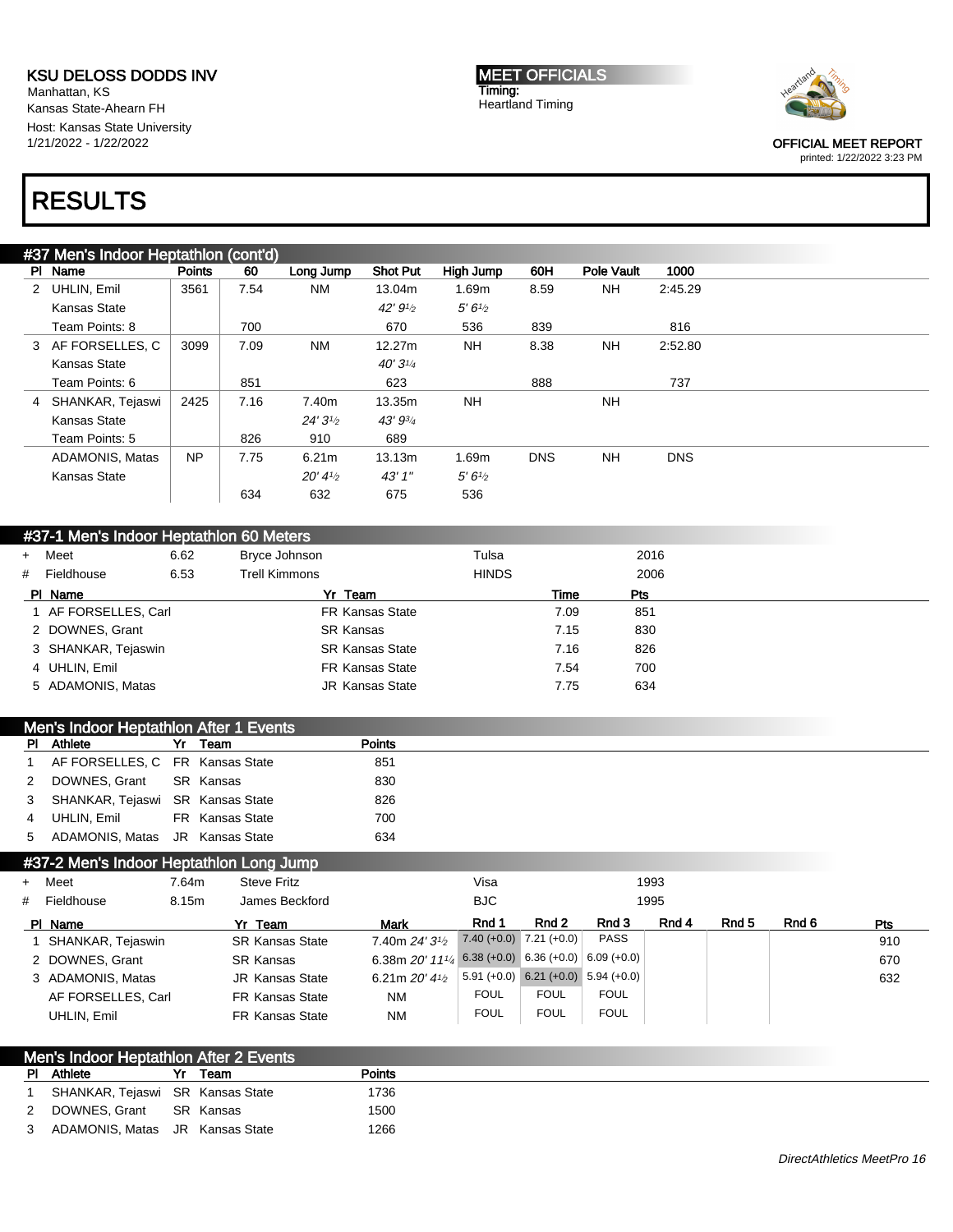Men's Indoor Heptathlon After 2 Events (cont'd)

Manhattan, KS Kansas State-Ahearn FH Host: Kansas State University 1/21/2022 - 1/22/2022

# RESULTS

MEET OFFICIALS Timing: Heartland Timing



OFFICIAL MEET REPORT

| PI        | Athlete                                           | Yr                | Team                                      | <b>Points</b>                            |              |                |            |             |             |            |            |            |             |       |     |
|-----------|---------------------------------------------------|-------------------|-------------------------------------------|------------------------------------------|--------------|----------------|------------|-------------|-------------|------------|------------|------------|-------------|-------|-----|
| 4         | AF FORSELLES, C                                   |                   | FR Kansas State                           | 851                                      |              |                |            |             |             |            |            |            |             |       |     |
| 5         | UHLIN, Emil                                       |                   | FR Kansas State                           | 700                                      |              |                |            |             |             |            |            |            |             |       |     |
|           | #37-3 Men's Indoor Heptathlon Shot Put            |                   |                                           |                                          |              |                |            |             |             |            |            |            |             |       |     |
| $\ddot{}$ | Meet                                              | 19.85m            | Mostafa Hassan                            |                                          |              | Colorado State |            |             | 2017        |            |            |            |             |       |     |
| #         | Fieldhouse                                        | 22.58m            | Ryan Crouser                              |                                          | <b>NIKE</b>  |                |            |             | 2021        |            |            |            |             |       |     |
|           |                                                   |                   | Yr Team                                   | <b>Mark</b>                              |              | Rnd 1          |            | Rnd 2       | Rnd 3       |            | Rnd 4      | Rnd 5      |             | Rnd 6 | Pts |
|           | PI Name<br>1 SHANKAR, Tejaswin                    |                   | <b>SR Kansas State</b>                    | 13.35m 43' 93/4                          |              | 12.93          |            | <b>FOUL</b> | 13.35       |            |            |            |             |       | 689 |
|           | 2 ADAMONIS, Matas                                 |                   | <b>JR Kansas State</b>                    | 13.13m 43' 1"                            |              | <b>FOUL</b>    |            | <b>FOUL</b> | 13.13       |            |            |            |             |       | 675 |
|           | 3 UHLIN, Emil                                     |                   | <b>FR Kansas State</b>                    | 13.04m 42' 9 <sup>1</sup> / <sub>2</sub> |              | 13.04          |            | <b>FOUL</b> | <b>FOUL</b> |            |            |            |             |       | 670 |
|           | 4 DOWNES, Grant                                   |                   | <b>SR Kansas</b>                          | 12.67m 41'7"                             |              | 12.67          |            | <b>FOUL</b> | 12.64       |            |            |            |             |       | 647 |
|           |                                                   |                   | FR Kansas State                           |                                          |              | 11.30          |            | 12.27       | 11.83       |            |            |            |             |       |     |
|           | 5 AF FORSELLES, Carl                              |                   |                                           | 12.27m 40' 3 <sup>1/4</sup>              |              |                |            |             |             |            |            |            |             |       | 623 |
|           |                                                   |                   |                                           |                                          |              |                |            |             |             |            |            |            |             |       |     |
| <b>PI</b> | Men's Indoor Heptathlon After 3 Events<br>Athlete |                   | Yr Team                                   | <b>Points</b>                            |              |                |            |             |             |            |            |            |             |       |     |
| 1         | SHANKAR, Tejaswi SR Kansas State                  |                   |                                           | 2425                                     |              |                |            |             |             |            |            |            |             |       |     |
| 2         | DOWNES, Grant                                     |                   | SR Kansas                                 | 2147                                     |              |                |            |             |             |            |            |            |             |       |     |
| 3         | ADAMONIS, Matas                                   |                   | JR Kansas State                           | 1941                                     |              |                |            |             |             |            |            |            |             |       |     |
| 4         | AF FORSELLES, C                                   |                   | FR Kansas State                           | 1474                                     |              |                |            |             |             |            |            |            |             |       |     |
|           | UHLIN, Emil                                       |                   |                                           |                                          |              |                |            |             |             |            |            |            |             |       |     |
| 5         |                                                   |                   | FR Kansas State                           | 1370                                     |              |                |            |             |             |            |            |            |             |       |     |
|           | #37-4 Men's Indoor Heptathlon High Jump           |                   |                                           |                                          |              |                |            |             |             |            |            |            |             |       |     |
| $\ddot{}$ | Meet                                              | 2.31 <sub>m</sub> | Erik Kynard                               |                                          | Jordan       |                |            |             | 2018        |            |            |            |             |       |     |
| #         | Fieldhouse                                        | 2.33m             | Erik Kynard/Nathan Leeper                 |                                          |              | NIKE/KSU       |            |             | 2013        |            |            |            |             |       |     |
|           | PI Name                                           |                   | Yr Team                                   | Mark                                     | 1.84         | 1.87           | 1.90       | 1.93        |             | 1.96 1.99  | 2.02       | 2.05       | $2.08$ 2.11 |       | Pts |
|           |                                                   |                   |                                           |                                          |              |                |            |             |             |            |            |            |             |       |     |
|           | 1 DOWNES, Grant                                   |                   | <b>SR Kansas</b>                          | 1.84m $6'0\frac{1}{2}$                   | O            | <b>XXX</b>     |            |             |             |            |            |            |             |       | 661 |
|           | SHANKAR, Tejaswin                                 |                   | <b>SR Kansas State</b>                    | NΗ                                       | <b>PPP</b>   | PPP            | <b>PPP</b> | PPP         | <b>PPP</b>  | <b>PPP</b> | <b>PPP</b> | <b>PPP</b> | <b>PPP</b>  | XXX   |     |
|           | PI Name                                           |                   | Yr Team                                   | <b>Mark</b>                              | 1.69         | 1.72           | 1.75       | 1.78        | 1.81        |            |            |            |             |       | Pts |
| 1.        | DOWNES, Grant                                     |                   | <b>SR Kansas</b>                          | (cont'd)                                 | PPP          | $\circ$        | $\circ$    | $\circ$     | XO          |            |            |            |             |       | 661 |
|           | 2 UHLIN, Emil                                     |                   | <b>FR Kansas State</b>                    | 1.69m $5'6'$                             | O            | <b>XXX</b>     |            |             |             |            |            |            |             |       | 536 |
|           | 2 ADAMONIS, Matas                                 |                   | <b>JR Kansas State</b>                    | 1.69m $5'6'$                             | $\circ$      | <b>XXX</b>     |            |             |             |            |            |            |             |       | 536 |
|           | AF FORSELLES, Carl                                |                   | <b>FR Kansas State</b>                    | <b>NH</b>                                | <b>XXX</b>   |                |            |             |             |            |            |            |             |       |     |
|           |                                                   |                   |                                           |                                          |              |                |            |             |             |            |            |            |             |       |     |
|           |                                                   |                   |                                           |                                          |              |                |            |             |             |            |            |            |             |       |     |
| PL.       | Men's Indoor Heptathlon After 4 Events<br>Athlete | Yr                | Team                                      | <b>Points</b>                            |              |                |            |             |             |            |            |            |             |       |     |
| 1         | DOWNES, Grant                                     |                   | SR Kansas                                 | 2808                                     |              |                |            |             |             |            |            |            |             |       |     |
| 2         | ADAMONIS, Matas                                   |                   | JR Kansas State                           | 2477                                     |              |                |            |             |             |            |            |            |             |       |     |
| 3         | SHANKAR, Tejaswi SR Kansas State                  |                   |                                           | 2425                                     |              |                |            |             |             |            |            |            |             |       |     |
| 4         | UHLIN, Emil                                       |                   | FR Kansas State                           | 1906                                     |              |                |            |             |             |            |            |            |             |       |     |
| 5         | AF FORSELLES, C FR Kansas State                   |                   |                                           | 1474                                     |              |                |            |             |             |            |            |            |             |       |     |
|           |                                                   |                   |                                           |                                          |              |                |            |             |             |            |            |            |             |       |     |
|           |                                                   |                   | #37-5 Men's Indoor Heptathlon 60m Hurdles |                                          |              |                |            |             |             |            |            |            |             |       |     |
| $\ddot{}$ | Meet                                              | 7.80              | Jared McLeod                              |                                          | KSU          |                |            |             | 2003        |            |            |            |             |       |     |
| #         | Fieldhouse                                        | 7.60              | <b>Kedriek Gibbons</b>                    |                                          | <b>HINDS</b> |                |            |             | 2006        |            |            |            |             |       |     |
|           | PI Name                                           |                   |                                           | Yr Team                                  |              |                | Time       |             | Pts         |            |            |            |             |       |     |
|           | 1 AF FORSELLES, Carl                              |                   |                                           | FR Kansas State                          |              |                | 8.38       |             | 888         |            |            |            |             |       |     |
|           | 2 DOWNES, Grant                                   |                   |                                           | <b>SR Kansas</b>                         |              |                | 8.39       |             | 886         |            |            |            |             |       |     |